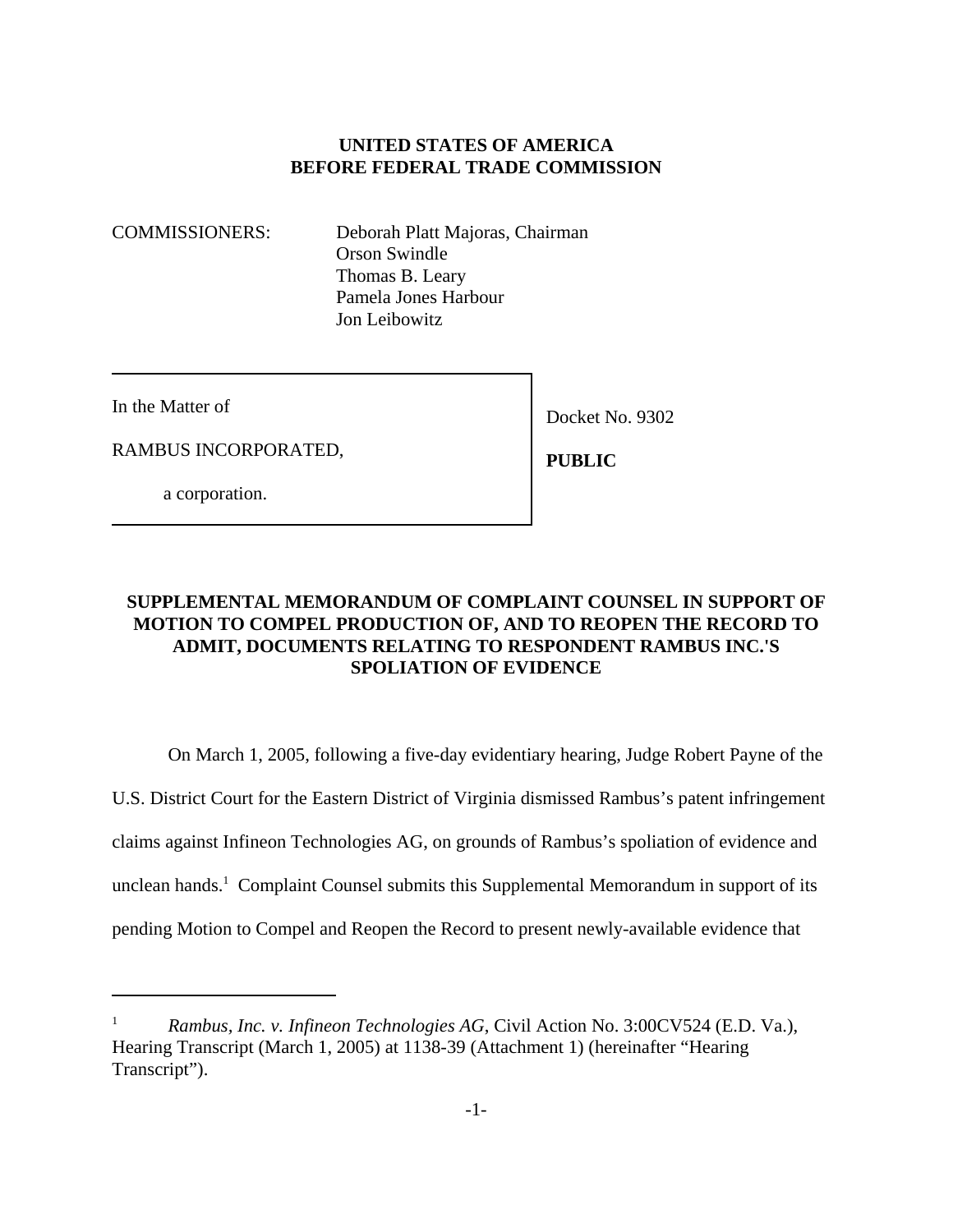Complaint Counsel first obtained following that evidentiary hearing.

In Rambus's private patent-infringement lawsuit against Infineon, Infineon moved to dismiss Rambus's claims based on Rambus's destruction of evidence and other litigation misconduct.<sup>2</sup> Rambus opposed Infineon's motion.<sup>3</sup> Beginning on Monday, February 21, 2005, Judge Payne held a five-day evidentiary hearing, at which Infineon and Rambus presented documentary evidence, live witness testimony and deposition testimony on the issue of Rambus's spoliation of evidence and litigation misconduct. Following submission of proposed findings of fact and closing argument, Judge Payne granted Infineon's motion and dismissed Rambus's patent infringement case on grounds of spoliation of evidence and unclean hands:

> I conclude, on the basis of the record and the law, that Infineon has proved, by clear and convincing evidence, that Rambus is guilty of and liable for unclean hands that bar its access to this court.

And I have concluded that [Infineon] has proved, by clear and convincing evidence, a spoliation that warrants dismissal of this action as the only appropriate sanction after having – of the patent infringement case after having considered the alternatives.<sup>4</sup>

<sup>4</sup> Hearing Transcript at 1138-39, (Attachment 1).

<sup>2</sup> *See* Response of Complaint Counsel to the Commission's Order Regarding Designation of the Record Pertaining to Spoliation of Evidence by Rambus, at Attachment D (December 22, 2004). In addition to the litigation misconduct previously found by Judge Payne (including false testimony by Rambus's then-CEO Geoffrey Tate and former JEDEC representative Richard Crisp), Infineon argued that Rambus intentionally destroyed relevant documents in anticipation of litigation, Rambus witnesses lied in deposition testimony regarding the destruction of documents, Rambus witnesses lied in F.R.C.P. 30(b)(6) deposition testimony regarding existing documents that were not produced to Infineon, and Rambus attempted to cover up the destruction of JEDEC-related documents by mis-numbering documents obtained from third parties. *See generally* Hearing Transcript at 771-903, 1087-1137 (Attachment 1).

<sup>3</sup> *See* Objections By Respondent Rambus Inc. To Complaint Counsel's Response to the Designation of Record Pertaining to Spoliation of Evidence By Rambus; Request to Submit Additional Exhibit (February 4, 2005).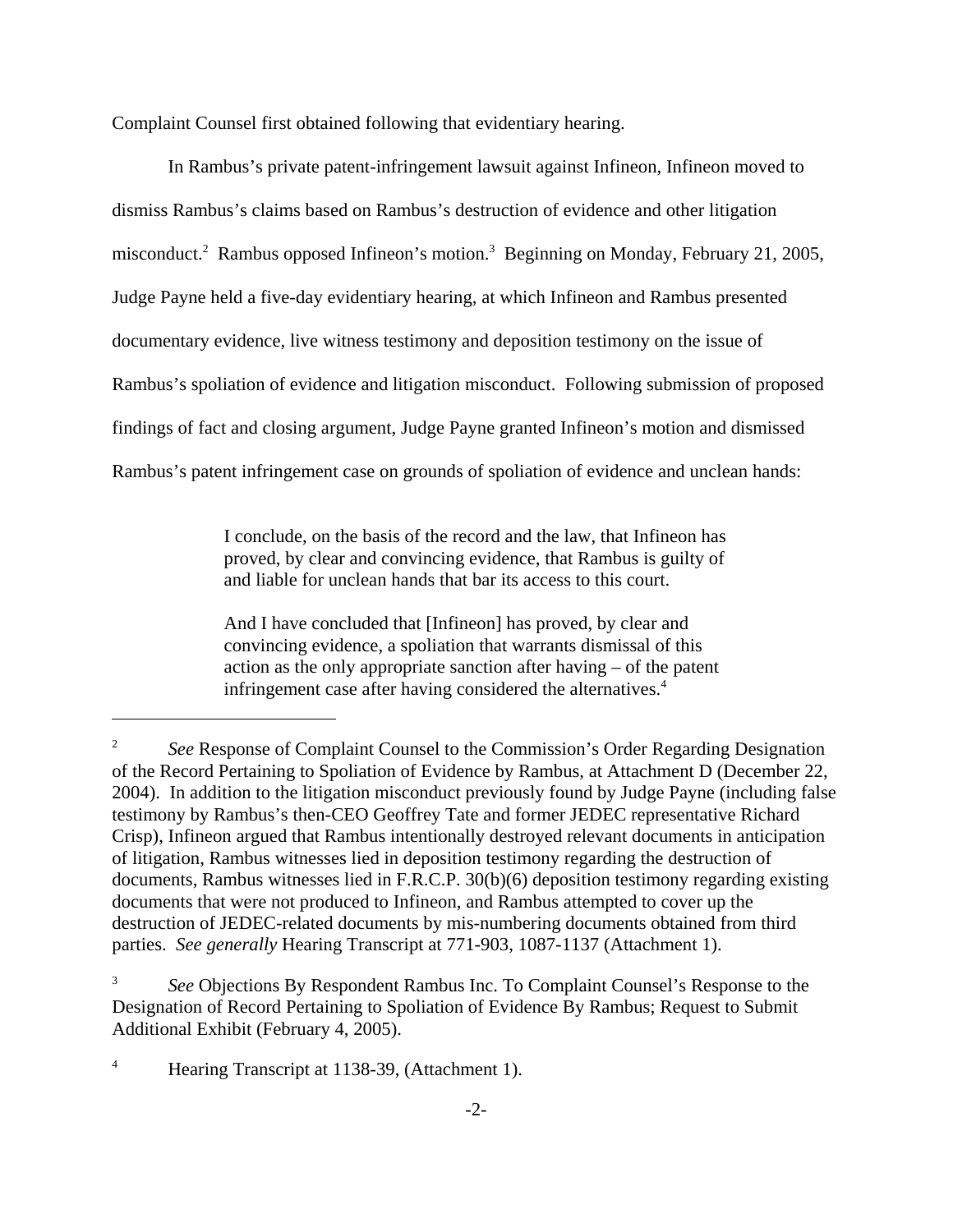Judge Payne announced that he would issue a written opinion setting forth the grounds for his decision. *Id*. In a development timed to prevent Judge Payne from issuing his written decision, however, and to try to preserve its patent infringement claims against other companies, Rambus has settled its patent infringement suit against Infineon.<sup>5</sup>

Because it now appears that Judge Payne may never issue a written opinion explaining his bench ruling, the transcript and documents from the evidentiary hearing before Judge Payne provide the sole explanation of the grounds for his ruling. Some of the evidence from that hearing is in the record in the FTC proceeding. But during the course of that evidentiary hearing, Infineon and Rambus used publicly certain of the documents relating to spoliation of evidence that Rambus was compelled to produce to Infineon but that Rambus has withheld from Complaint Counsel and the Commission on grounds of privilege (the "Spoliation Documents"). These documents are the subject of Complaint Counsel's pending Motion to Compel Production Of, and to Reopen the Record to Admit, Documents Relating to Respondent Rambus Inc.'s Spoliation of Evidence (filed July 2, 2004).

Complaint Counsel recently obtained copies of the documents that were used publicly at

<sup>&</sup>lt;sup>5</sup> "This [settlement] got us out of [Federal District Court in] Virginia at a point where there is likely to be less impact on future cases,' said Harold Hughes, Rambus's chief executive." *Rambus, Infineon Reach Settlement*, Wall Street Journal, March 22, 2005 (Attachment 2).

The full terms of the Rambus-Infineon settlement agreement have not been made public. It appears, however, that Rambus and Infineon reached a global settlement resolving Rambus's patent infringement claims against Infineon, Infineon's equitable and antitrust claims against Rambus, and Rambus's antitrust lawsuit against Infineon arising from Infineon's alleged conspiracy with other DRAM manufacturers.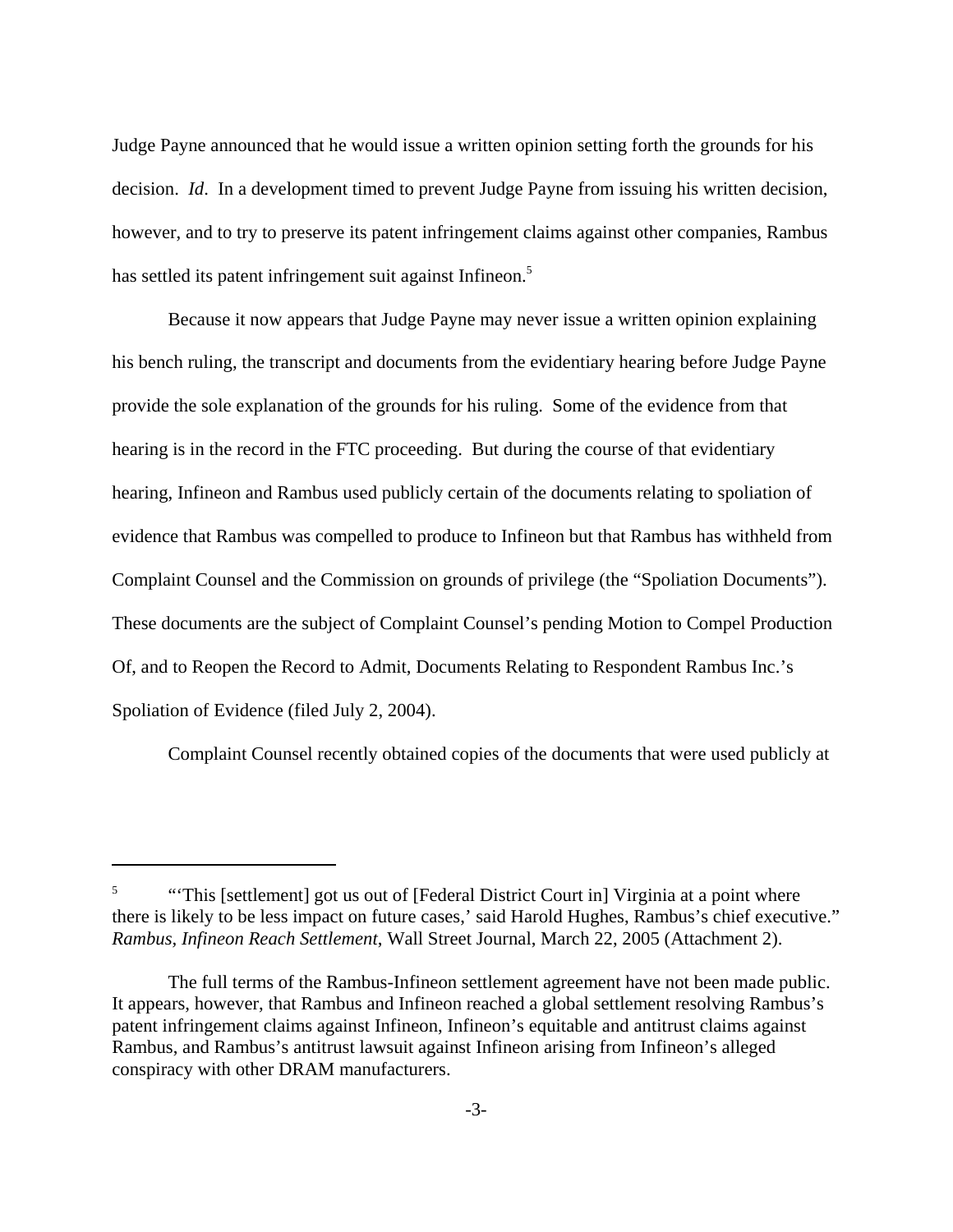the evidentiary hearing before Judge Payne.<sup>6</sup> A number of these documents (attached hereto) shed additional light on Rambus's destruction of evidence relevant to the present proceeding, as well as on the misleading nature of various arguments Rambus has advanced during the course of this litigation.<sup>7</sup> Complaint Counsel respectfully submit this Supplemental Memorandum to inform the Commission of this additional evidence.

<sup>6</sup> A substantial portion of these documents were withheld from Complaint Counsel and the Commission during the course of the present litigation. Despite our best efforts during the course of this Part III litigation, Complaint Counsel were unable to obtain copies of the documents attached to this submission until two to three weeks after the evidentiary hearing. Complaint Counsel do not know how many additional Spoliation Documents have been turned over to Infineon in the private litigation but continue to be withheld from Complaint Counsel and the Commission.

<sup>7</sup> To use the words of Judge Payne, not only the documents destroyed pursuant to Rambus's document retention policy, but also the documents that Rambus withheld pursuant to claims of privilege, were precisely the kinds of documents that "contain information that is useful in ascertaining truth and in testing the validity of positions taken in litigation." Memorandum Opinion (Payne, J.), *Rambus, Inc. v. Infineon Technologies AG*, at 46 (E.D. Va., May 18, 2004) ("Crime-Fraud Opinion") (*see* Attachment A to Complaint Counsel's Reply Brief, filed on July 2, 2004). Thus, when Judge Payne pierced Rambus's privilege claims and ordered Rambus to produce formerly privileged documents dating from 1991 to mid-1996, those documents "told a story far different than reflected in Rambus' initial discovery responses and depositions." *Rambus, Inc. v. Infineon Technologies AG*, 155 F.Supp.2d 660, 682-83 (E.D. Va., 2001), *reversed on other grounds*, 318 F.3d 1081 (Fed. Cir. 2003). The formerly privileged documents revealed that then-CEO Geoffrey Tate and Rambus's former JEDEC representative Richard Crisp "simply did not admit the truth" in their sworn deposition testimony, *id*., and that statements in Rambus's White Paper to FTC staff were not true. *See* Reply Brief of Counsel Supporting the Complaint (July 2, 2004) at 54-56. Similarly, the newly available documents reveal that additional arguments advanced by Rambus during the course of this litigation are either false or highly misleading.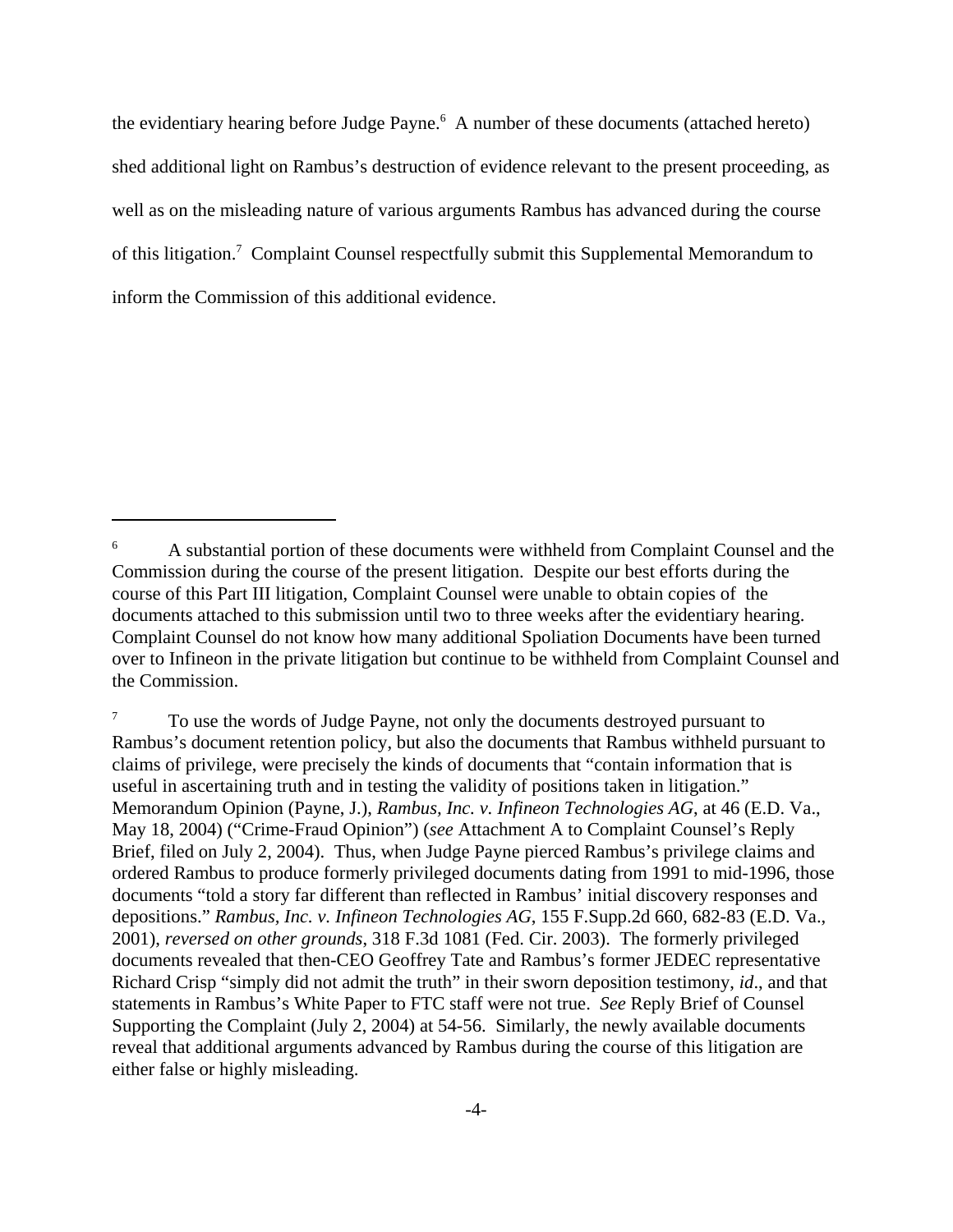# **I. The Newly Available Evidence Confirms That Rambus Engaged in Deliberate, Systematic Destruction of Evidence As Part of Its Litigation Strategy.**

The newly available documents confirm the conclusions previously reached by Judge Payne that Rambus's destruction of documents was "an integral part of the company's patent litigation strategy," and, indeed, was "part and parcel of the company's litigation strategy."<sup>8</sup> In so doing, they supply the one piece missing from Judge Timony's decision in this case, by which that ALJ denied Complaint Counsel's motion for default judgment against Rambus but imposed a series of presumptions. The newly available documents confirm that Rambus's destruction of documents was not merely undertaken with "gross negligence concerning and reckless disregard of its obligations to preserve documents relevant to litigation,"<sup>9</sup> but was in fact intentional, undertaken with the purpose of improving Rambus's litigation position in patent infringement lawsuits it was planning against targeted members of the industry.<sup>10</sup>

<sup>8</sup> Crime-Fraud Opinion at 43; Memorandum Opinion (Payne, J.), *Rambus, Inc. v. Infineon Technologies AG*, at 18 (E.D. Va., May 18, 2004) (*see* Attachment B to Complaint Counsel's Reply Brief, filed on July 2, 2004).

<sup>9</sup> Order on Complaint Counsel's Motions for Default Judgment (Timony, ALJ, February 26, 2003) at 8.

 $10$  Case law clearly establishes that sanctions are appropriately levied against a party responsible for destroying documents that the party knew or should have known would be relevant to potential litigation. *See, e.g., Lewy v. Remington Arms Co.,* 836 F.2d 1104, 1112 (8th Cir. 1987); *In re Wechsler*, 121 F. Supp. 2d 404, 415 (D. Del. 2000); *Bayoil S.A. v. Polembros Shipping Ltd.*, 196 F.R.D. 479, 482-83 (S.D. Tex. 2000); *McGuire v. Acufex Microsugical, Inc.,* 175 F.R.D. 149, 153, 154 n.5 (D. Mass. 1997); *Capellupo v. FMC Corp.*, 126 F.R.D. 545, 551 (D. Minn. 1989); *Telectron, Inc. v. Overhead Door Corp.,* 116 F.R.D. 107, 126 (S.D. Fla. 1987). For a more complete discussion of relevant legal precedent, *see* Memorandum in Support of Complaint Counsel's Motion for Default Judgment at 79-108 (December 20, 2002).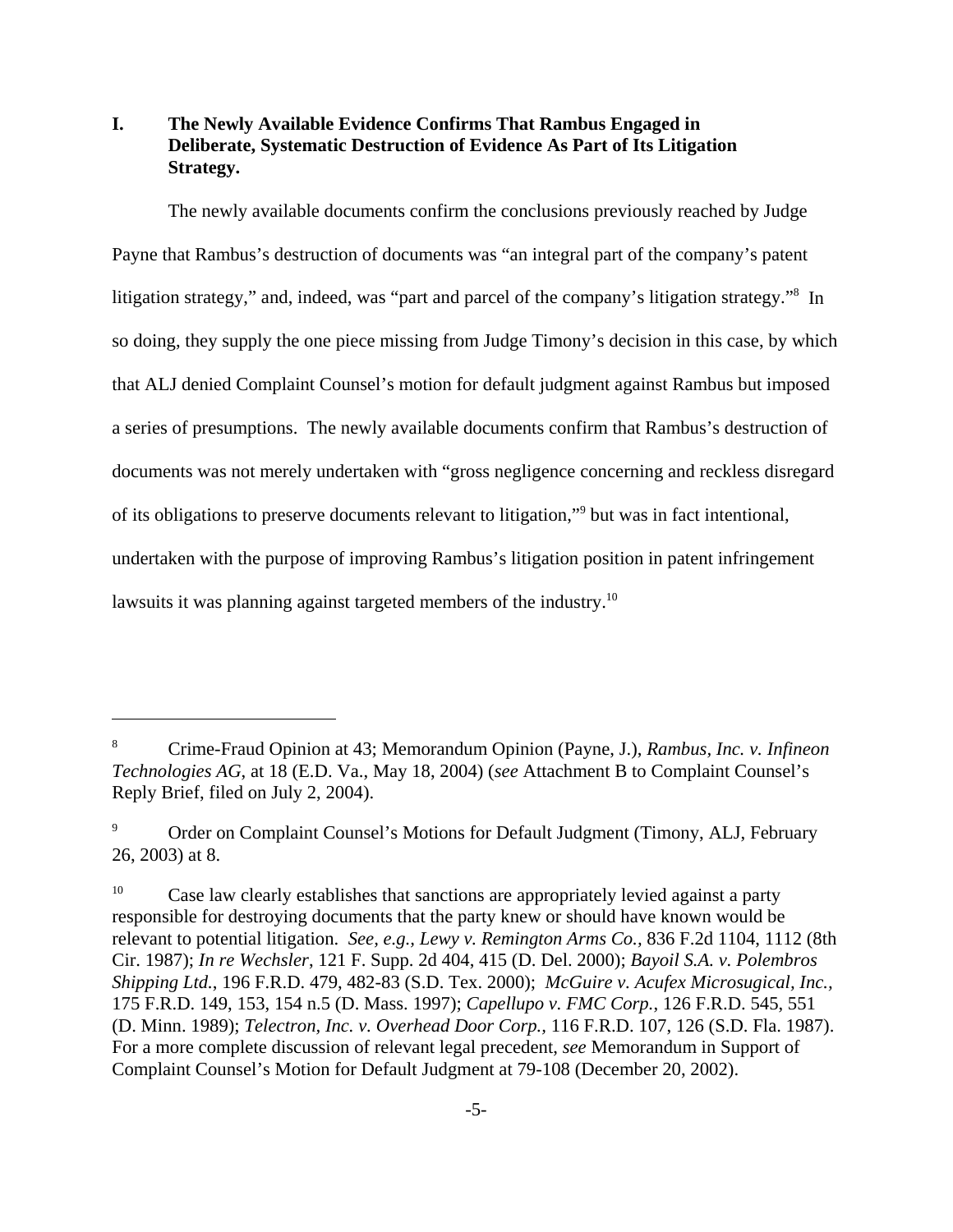## **A. Rambus Planned the Destruction of Large Volumes of Documents Pursuant to its Document "Retention" Policy While Anticipating and Planning for Litigation.**

Rambus has maintained in this litigation that its document "retention" policy was not adopted in anticipation of litigation, but rather in good faith. In its post-trial reply brief, for example, Rambus represented to the Administrative Law Judge (and thus to the Commission) that "the policy was not developed 'in anticipation of litigation'." Rambus Post-Trial Brief at 9; *see also* Rambus's Response to Complaint Counsel's Proposed Finding of Fact 1732 ("as Mr. Karp testified, Rambus was *not* anticipating litigation at the time") (emphasis in original). The portion of the Spoliation Documents now available to Complaint Counsel establish that Rambus's statements are simply not true.

The newly-public documents clearly establish that Rambus was anticipating litigation in early 1998, at the very time it was first planning to adopt a document retention/destruction policy. R124470 (February 12, 1998) ("LICENSING/LITIGATION STRATEGY: . . . Royalty rates will probably push us into litigation quickly. . . . Need to litigate against someone to establish royalty rate and have court declare patent valid.") (Attachment 3); R124456 (February 23, 1998) at R124457 ("In the event that licensing discussions do not result in resolution, the following is a litigation strategy for Rambus.") (Attachment 4); R124461 (Presentation to Board of Directors,11 March 2, 1998) at R124463 ("If licensing discussions do not result in resolution, tiered litigation strategy kicks in") (Attachment 5).

<sup>&</sup>lt;sup>11</sup> Although the document does not so indicate on its face, Item 317 on Rambus's Privilege Log confirms that this document was distributed to the Rambus Board of Directors, apparently on March 4, 1998, when Joel Karp gave a presentation to the Board regarding "the Company's strategic licensing and litigation strategy." CX0613 at 2.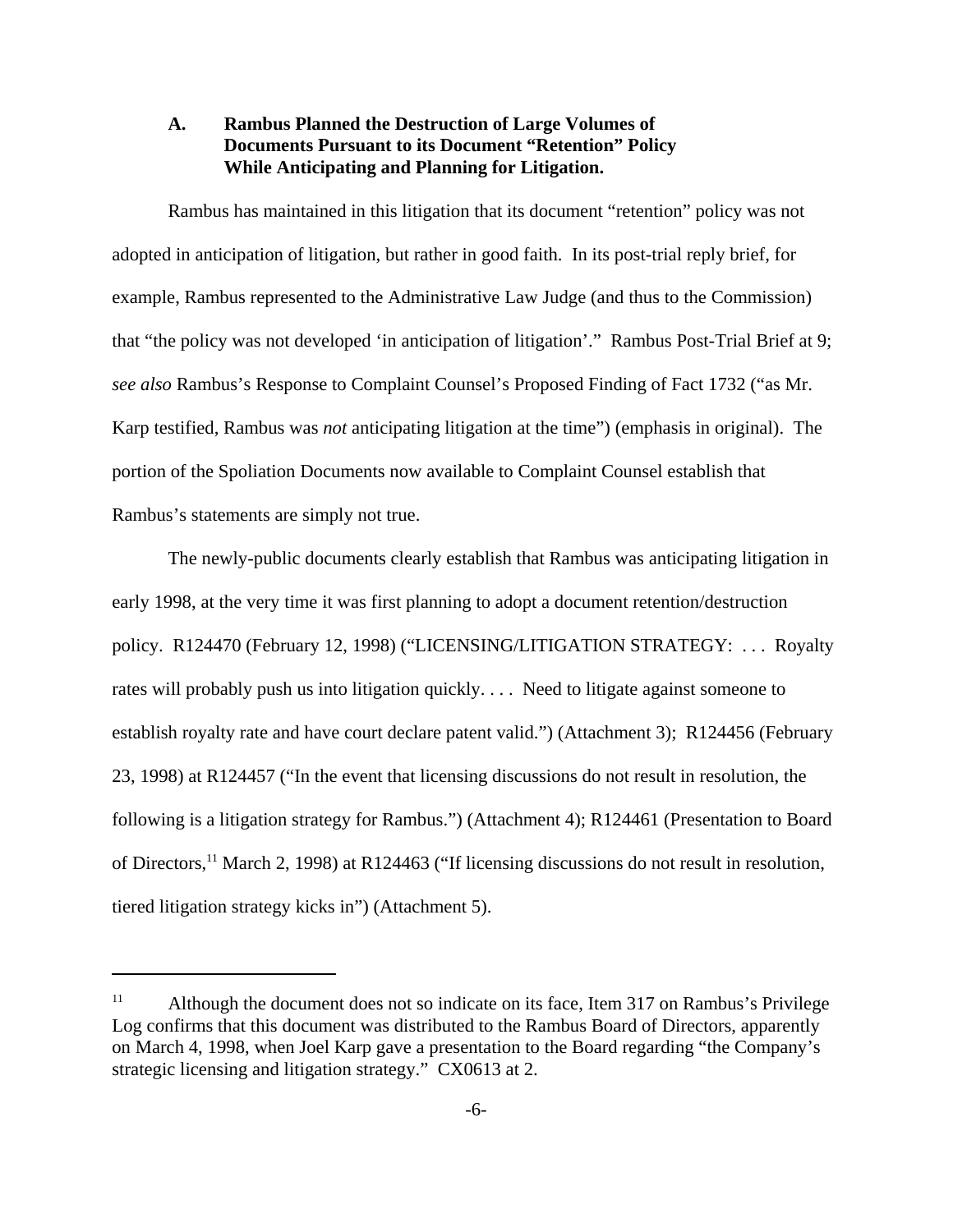Indeed, as early as February 1998, Rambus was not only planning to initiate patent infringement actions, but had retained outside counsel for that purpose, had started "preparing a discovery data base," and was evaluating the possible fora in which to sue its targets. R124456 at R124457, R124458 ("Rambus may be able to obtain an advantage over its competitors by choosing a court such as the eastern district of Virginia, 'the rocket docket', or the ITC.") (Attachment 4); *see also* R124461 (Presentation to Board of Directors, March 2, 1998) ("Option 2: Patent Infringement Suit . . . patent suit can be brought in venue of our choice – ITC – Northern California – Eastern District of Virginia (Rocket Docket)") (Attachment 5).<sup>12</sup>

In other words, in early 1998, at the very time that Rambus was affirmatively collecting documents and "preparing a discovery data base" that it could use offensively against its selected targets in patent infringement litigation (R124456 at R124457, R124458 (Attachment 4)) it was simultaneously planning a policy to destroy large volumes of documents, including documents directly relevant to that same anticipated litigation.<sup>13</sup>

 $12$  During this time period, Rambus still hoped to persuade the industry to adopt RDRAM as the primary future memory architecture. By late 1998, Rambus recognized that, if it sued DRAM manufacturers for patent infringement with respect to SDRAMs and DDR SDRAMs, DRAM manufacturers would be unlikely to work with Rambus to support RDRAM. Thus, Rambus decided "not [to] assert patents" against DRAM manufacturers until they became committed and locked in to launching RDRAM – in Rambus's words, "until ramp reaches a point of no return" – most likely in the first quarter of 2000. R125562 at R125565 (Attachment 6). Rambus thus decided to "Continue in Stealth Mode During '99." *Id*. at R125566. Rambus nevertheless continued to plan for its contemplated patent infringement litigation throughout 1999.

<sup>&</sup>lt;sup>13</sup> For a description of Rambus's development of its document retention policy in the first half of 1998, *see* Memorandum in Support of Complaint Counsel's Motion for Default Judgment at 32-44 (December 20, 2002).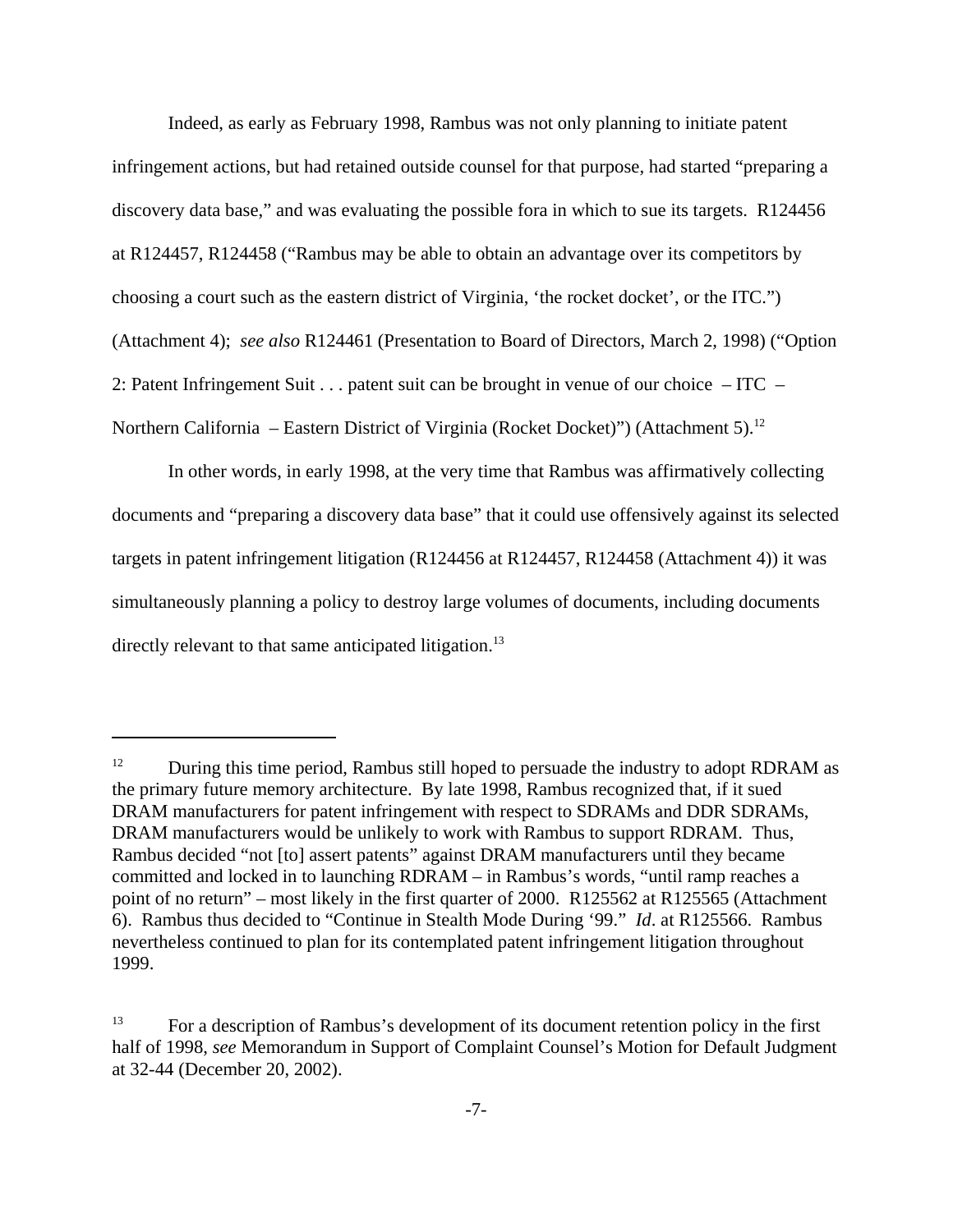### **B. Rambus's Destruction of Documents Was an Integral Part of its Litigation Strategy.**

The newly available documents also establish beyond any doubt that Rambus adopted its document retention policy, and destroyed documents pursuant to that policy, as part and parcel of that litigation strategy. Thus, a document entitled "Cooley, Godward Meeting 2/12/98 Licensing/Litigation Strategy" clearly sets forth Rambus's plan to adopt a document retention policy and to clean out files in order to "[m]ake ourselves battle ready:"

– . . . Royalty rates will probably push us into litigation quickly.

– Make ourselves battle ready. . . . Need company policy on document retention policy.

– Prosecution files: clean out all attorney notes so that file is same as official file.

. . .

Need to litigate against someone to establish royalty rate and have court declare patent valid.

R124470 (February 12, 1998) (Attachment 3). A document setting forth Rambus's plans for initiating patent infringement suits, including evaluation of potential fora and preparation of a discovery data base, carries the handwritten notation: "Document retention policy – patent attorney files." R124456 at R124458 (February 23, 1998) (Attachment 4). Among Rambus's top "IP Litigation Activity" goals for the second quarter of 1998 was to "Propose policy for document retention," which was marked as "Done." R127174 (Attachment 7). A subsequent document used to describe and explain Rambus's document retention policy stated:

### BEFORE LITIGATION

-8-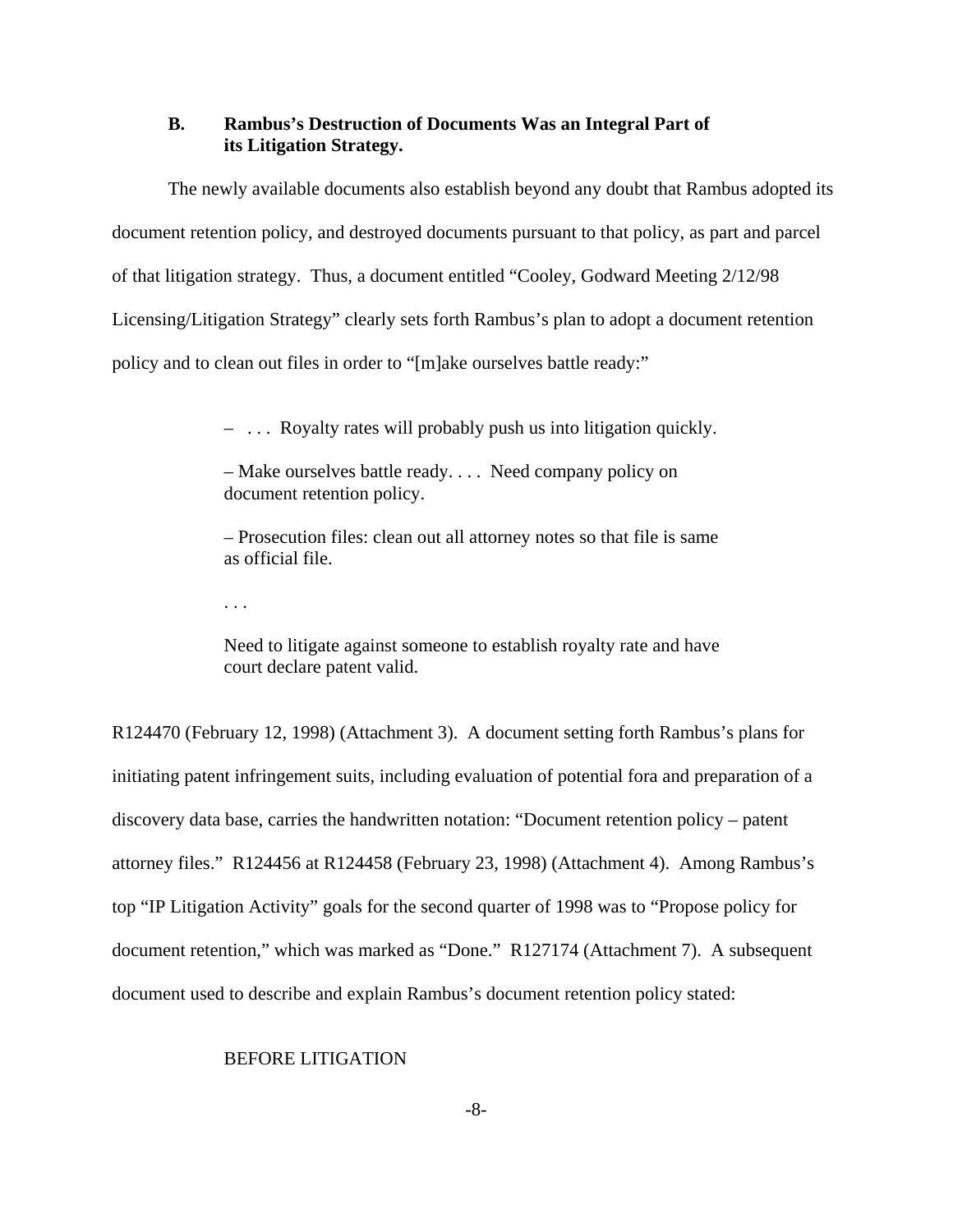#### A Document Retention/Destruction Policy

and

The Eve of Litigation

The Need for an Effective Document Retention Policy

R124521 at R124522, R124553 (July 22, 1998) (Attachment 8). Shortly thereafter, Rambus's list of goals for "IP Litigation Activity" for the third quarter of 1998 stated, "Implement document retention action plan," which was also marked "Done." R127166 at 1 (emphasis added) (Attachment 9). Indeed, contrary to Rambus's claims, Rambus planned its "1999 shredding party" as a specific part of its preparation for litigation:

> 3. Licensing/Litigation Readiness . . . E. Prepare litigation strategy against 1 of the 3 [DRAM] manufacturers . . . F. Ready for litigation with 30 days notice G. Organize 1999 shredding party at Rambus

RF0584307 at 1 (June 27, 1999) (emphasis added) (Attachment 10).

Rambus's litigation and document destruction strategy was endorsed at the very highest levels of the company. Previously produced materials already establish that CEO Geoff Tate was directly involved in planning and adopting Rambus's document retention policy. *See* Memorandum in Support of Complaint Counsel's Motion for Default Judgment at 33-39, 53-54, 60 (December 20, 2002). The newly available documents confirm that Rambus management<sup>14</sup>

<sup>&</sup>lt;sup>14</sup> It appears that Vice President Joel Karp made the presentation to the Rambus Board of Directors. *See* CX0613 at 2.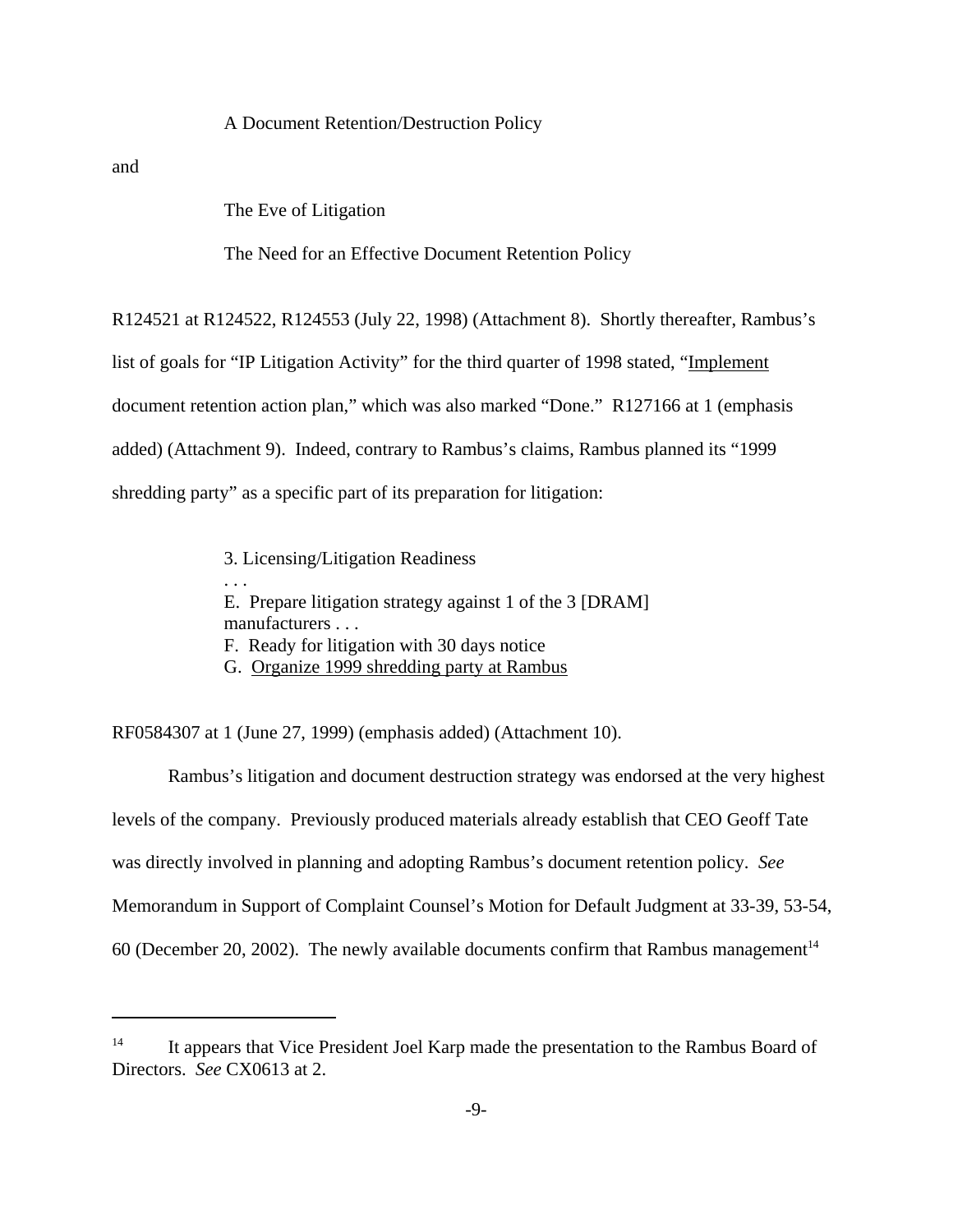informed the Rambus Board of Directors that the company's litigation strategy included creation

of a document retention policy and "organiz[ing]" the files of Rambus's patent counsel:

Licensing and Litigation Strategy

Near Term Actions

– Need to create document retention policy

– Need to prepare discovery database

– Need to organize prosecuting attorney's files for issued patents

R124461 at R124468 (March 2, 1998) (Attachment 5).

### **C. The Newly Available Documents Contradict Many of Rambus's Representations Concerning its Document "Retention" Program.**

The newly available documents also reveal that specific arguments made by Rambus throughout this litigation concerning its document "retention" program are highly misleading, if not flat-out untrue.

Rambus has implied that the purpose of its document policy was not to destroy documents, but to preserve documents and "look for things to keep." Designation of Record by Respondent Rambus Inc. Regarding Alleged Spoliation of Evidence (December 22, 2004) at 2-3 (citing CX1264 and quoting Joel Karp: "the idea was not 'destroying,' the idea was, you know, culling out the things that needed to be kept . . ..").

Of course, some might consider holding three separate company-wide campaigns to collect tens of thousands of pounds of documents in burlap sacks to be run through industrialstrength shredders to be somewhat inconsistent with a policy intended to cull and preserve documents. CX1051 ("Thursday is Shred Day 1998"); CX1052 ("It took about 5 hours to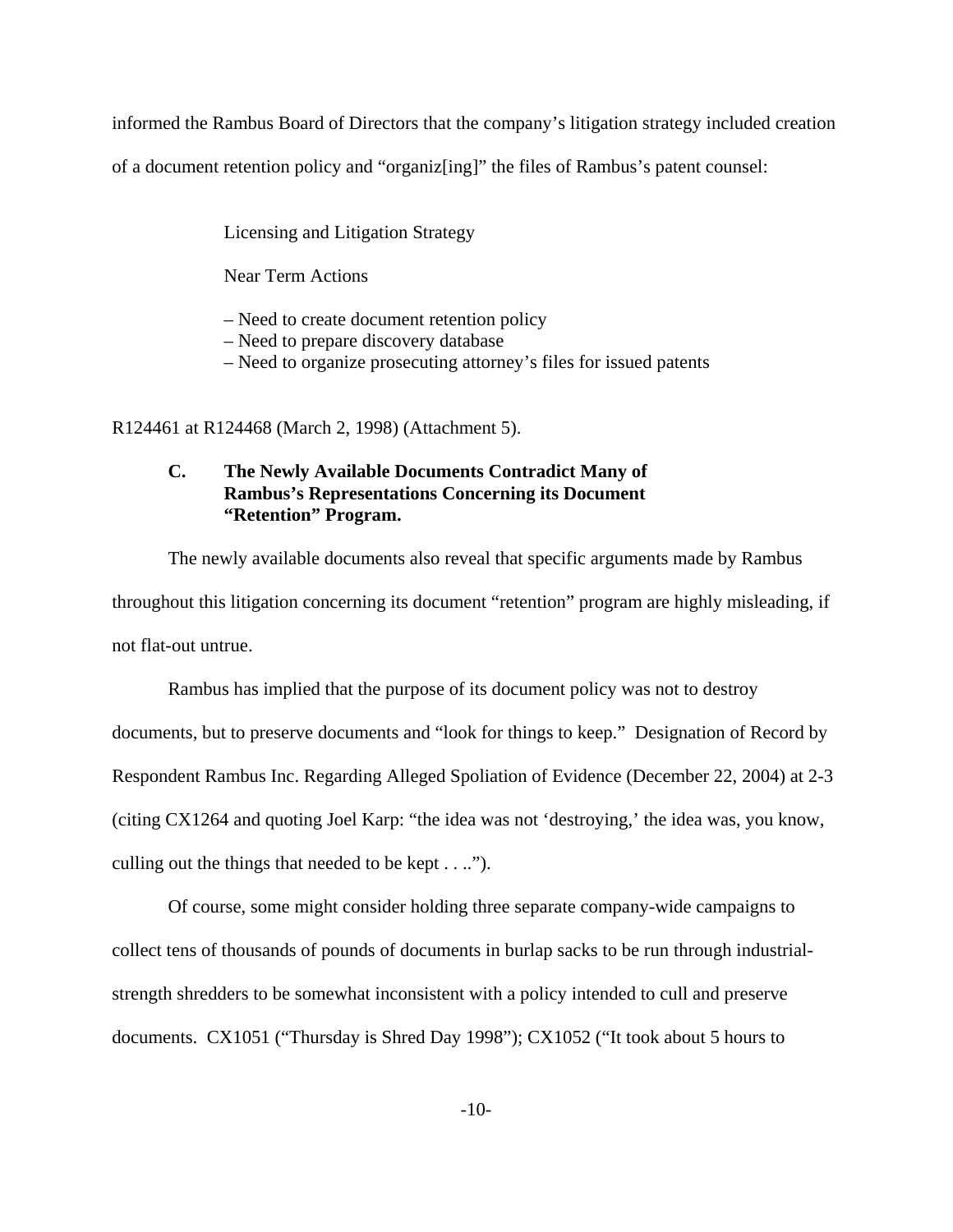completely fill the shredding truck (capacity is 20,000 lbs)"); R400785 (August 25, 1999) ("the shredding company will start collecting bags at 9:00 am tomorrow morning. And don't forget the shredder party tomorrow at 5:00 pm.") (Attachment 11); R400786 at R400788 (December 28, 2000) (SureShred: "Certificate of Destruction . . . Shred contents of 460 Shred Bags") (Attachment 12); CX1079 (hoping someone has a DDR datasheet "that hasn't fallen victim to the document retention policy :-) ").

But the newly available documents expose Rambus's argument as simply untrue. When Joel Karp instructed outside counsel Lester Vincent to "Clean out all the Rambus files," he was not concerned about keeping documents, but about causing documents to disappear. R401300 at 1 (Attachment 13); R124470 at 1 (Attachment 3). Indeed, the contrast could not be stronger between Rambus's looking for documents to keep as part of its own "discovery data base," and its plans to clean out its attorney's files and implement a "1999 shredding party at Rambus." R124456 at R124457 (Attachment 4); RF0584307 at 1 (Attachment 10).

In January 2001, Neil Steinberg, Rambus's Vice President of Intellectual Property, captured the exact purpose of the policy. After seeing Hynix use Rambus's June 1992 draft Business Plan against Rambus in court,<sup>15</sup> he made clear that the purpose of Rambus's document retention policy was to destroy precisely this type of document:

CX0543A at 17.

<sup>&</sup>lt;sup>15</sup> The June 1992 draft Business Plan stated:

Finally, we believe that Sync DRAMs infringe on some claims in our filed patents; and that there are additional claims we can file for our patents that cover features of Sync DRAMs. Then we will be in a position to request licensing (fees and royalties) from any manufacturer of Sync DRAMs.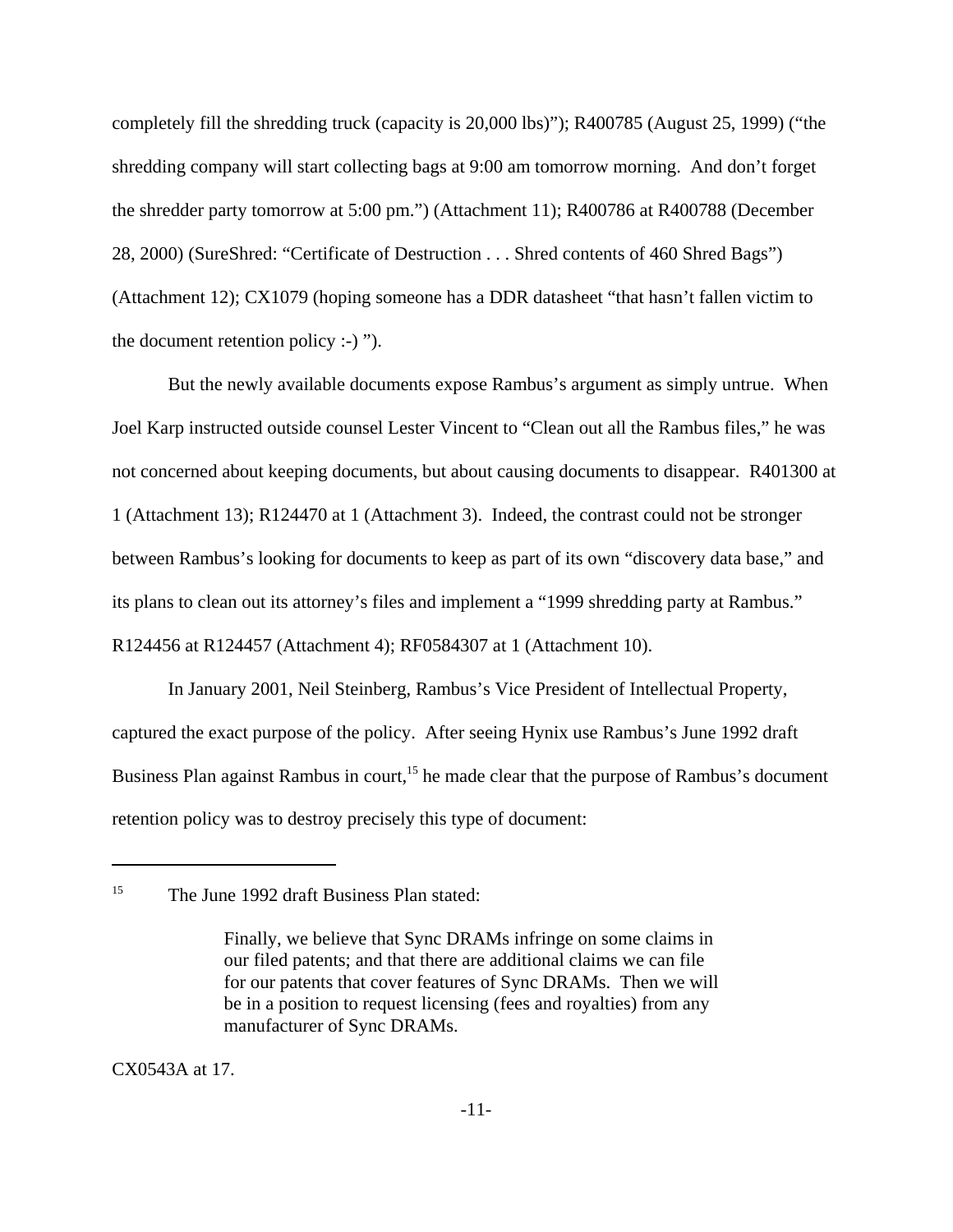Once we get through our legal wrangling, I would like to implement the new document retention policy. As I have stated in the past, this new policy is similar to the previous policy – *however, this time the IP group will attempt to execute the policy more effectively.*

R401340 at 1 (January 12, 2001) (Attachment 15). Fortunately, the June 1992 draft business plan survived. We will never know how many other documents did not.

Indeed, almost all of the Rambus documents central to this case are still in existence today not because Rambus employees sought them out and took affirmative steps to keep them, but because they were filed in unexpected locations where they happened to escape destruction. Most JEDEC-related documents were destroyed; only a handful survived.<sup>16</sup> Rambus's June 1992 draft Business Plan survived through oversight.<sup>17</sup> Richard Crisp's surviving e-mails regarding JEDEC, for example, were widely distributed within Rambus. Yet they were wiped clean from everybody's files at the company. They were not found in any Rambus files, but in a computer

CX0208A at 19.

<sup>&</sup>lt;sup>16</sup> One of the few surviving JEDEC-related documents from Rambus files is Rambus's copy of the JEDEC 21-I Manual. *See* CX0208A. Although this copy (as produced by Rambus) is not complete, it contains the most important sections, including the statement of the JEDEC disclosure policy:

The Chairperson of any JEDEC committee, subcommittee or working group must . . . call attention to the obligation of all participants to inform the meeting of any knowledge they may have of any patents, or pending patents, that might be involved in the work they are undertaking.

See R401340 (next time, "the IP group will attempt to execute the [document retention] policy more effectively.") (Attachment 15).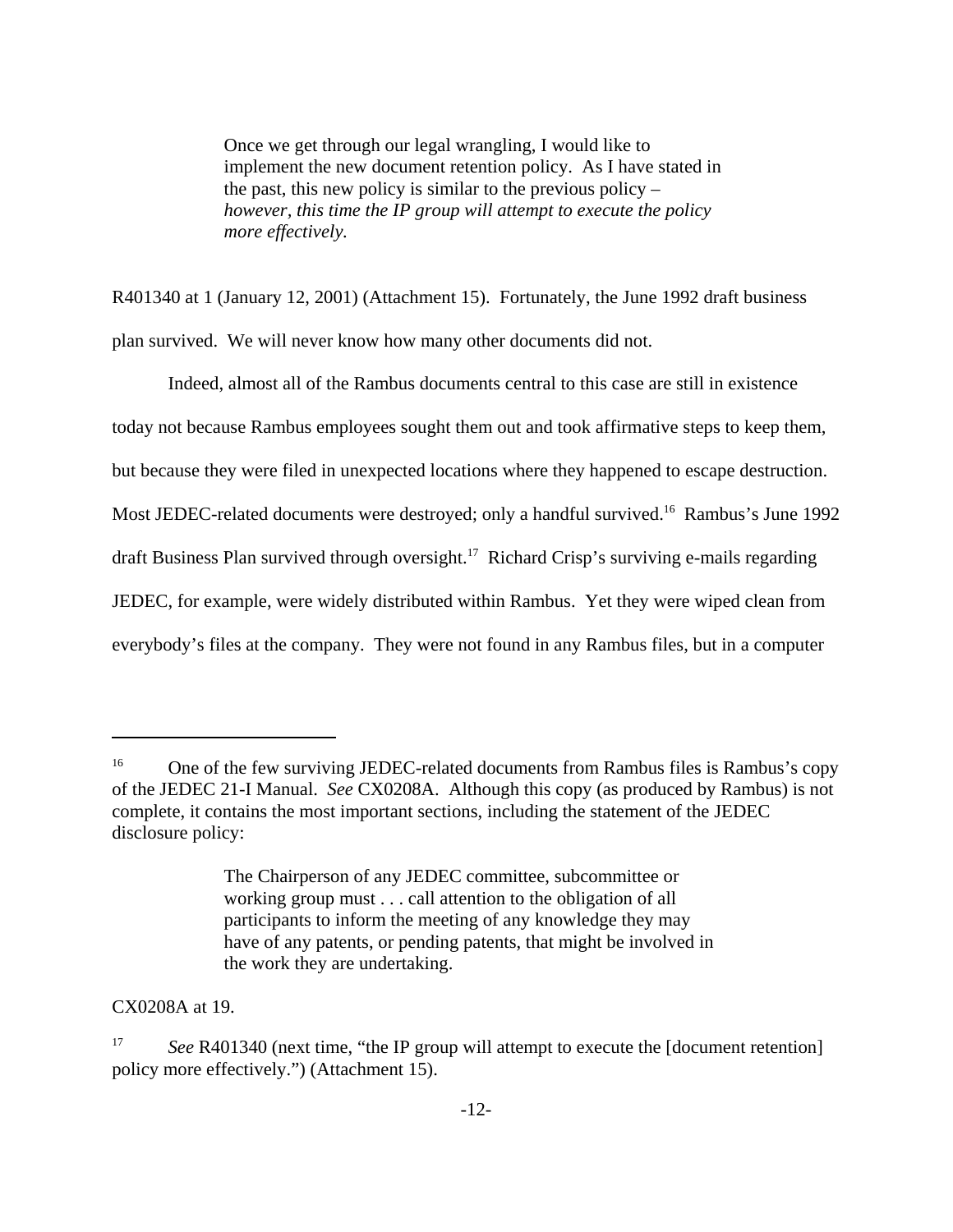Richard Crisp had at home in his attic.18 *See* Hearing Transcript at 865-66 (Attachment 1).

The e-mails that survived in Mr. Crisp's attic included a number of e-mails showing that Rambus understood the importance JEDEC and its members attached to patent disclosure, and documenting Richard Crisp's statement intended to assure JEDEC members that Rambus was complying with the disclosure policy:

CX0711 at 1 (Crisp: "TI was chastized for not informing JEDEC that it had a 1987 patent on quad CAS devices.");

CX0711 at 16 (Crisp: "Micron says the [JEDEC disclosure] policy exists due to anti-trust concerns.");

CX0711 at 187 (Crisp: "Hitachi stated that they have a patent relating to [a newly balloted item at JEDEC]. This created a big ruckus.");

CX0711 at 166, 167 (Crisp: "I reminded them [the JEDEC committee] that we have actually reported a patent to the committee in the past").

The e-mails that disappeared from Rambus's files, but were found in Richard Crisp's attic, also document Rambus's understanding that it had patent applications relevant to on-going JEDEC work and its intent to assert patents against companies practicing the JEDEC standards in the future:

CX0711 at 36-37 ("JEDEC #3 (NEC PROPOSES PLL ON SDRAM!!! . . . What is the exact status of the patent with the PLL claim?\*\*\*\*");

CX0711 at 52, 54 (Crisp: "So in summary, I would say that the STBUS scheme [proposed at JEDEC] . . . may well infringe our patents.");

CX0711 at 56, 58 (Crisp: "Of course they [JEDEC members] may get into patent trouble if they do this [source synchronous clocking]!");

CX0711 at 68, 73 (Crisp: "I think it makes no sense to alert them to a potential [patent]

<sup>&</sup>lt;sup>18</sup> Rambus has argued that Richard Crisp's e-mails were among the documents that were affirmatively preserved. *In the Matter of Rambus, Inc.*, (Docket No. 9302), Transcript of Oral Argument - Second Session (December 9, 2004) at 160-61. This statement is highly misleading. Rambus took no steps whatsoever to preserve Richard Crisp's e-mails. Rather, the e-mails survived by accident, through no action on Rambus's part, only because Richard Crisp happened to transfer the e-mails from one computer to another, and later found that those e-mails were still saved in a computer in his attic. *See Rambus, Inc. v. Infineon Technologies AG*, Civil Action No. 3:00CV524 (E.D. Va.), Hearing Transcript (March 1, 2005) at 865-66.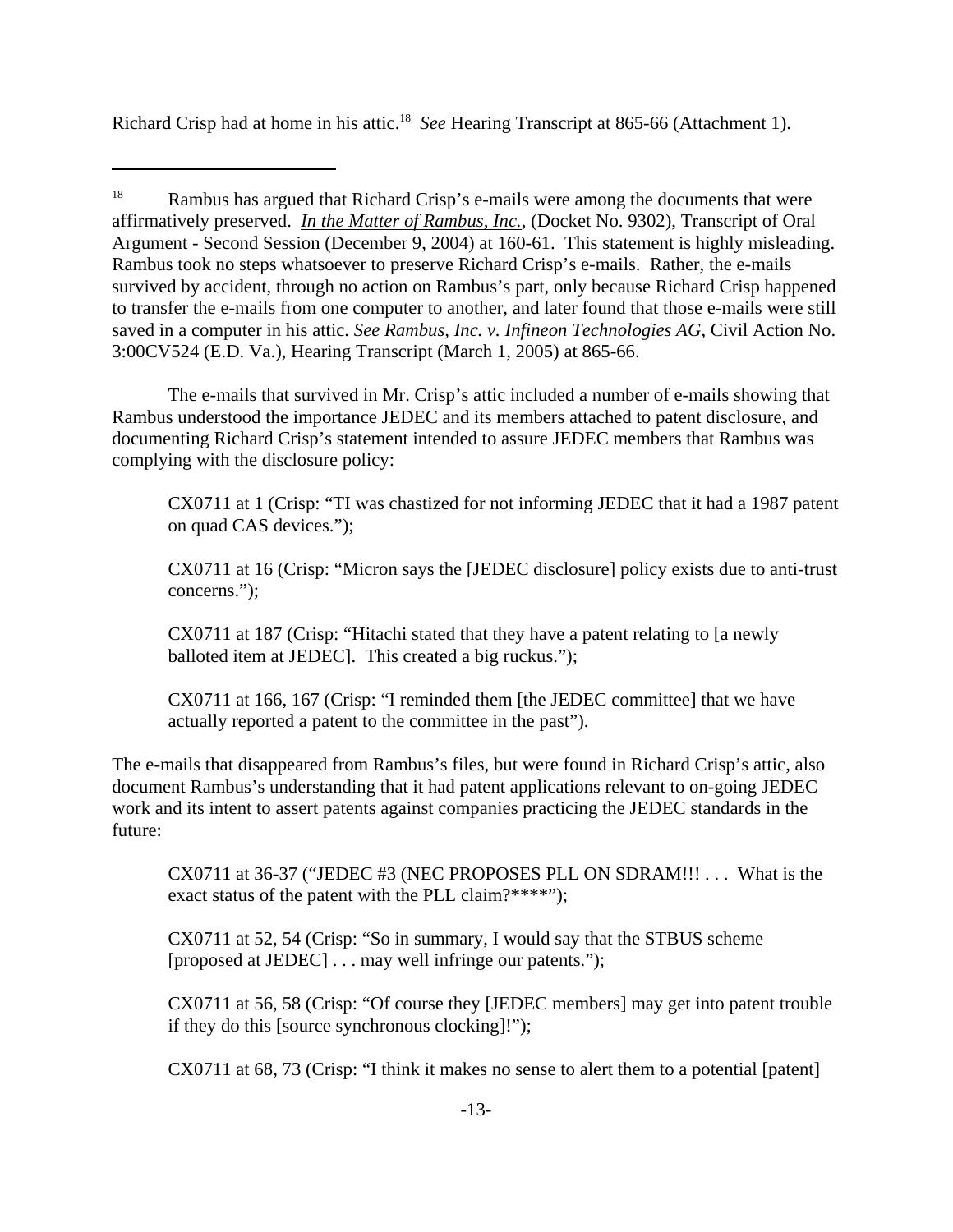Similarly, Rambus wiped out most of Vice President Robert's e-mails from its files and computers; some of Roberts' e-mails survived only because they happen to have been found on his home computer. *Id*. at 866. Lester Vincent's surviving handwritten notes were not "cleaned out" only because they were not filed in the Rambus patent files, but rather for some reason were located in his personal chronological file.<sup>19</sup> *Id.* at 875-76; *see also* CX3126 at 416-22. Many of

problem they can easily work around.");

CX0711 at 110, 113-14 (Crisp: "It is essential that we be absolutely sure we have the [SyncLink] standard adequately covered by patents. I am more convinced of this than ever.").

<sup>19</sup> These notes included documents establishing that Lester Vincent warned Rambus of the risk that, if it participated in JEDEC and failed to disclose its patent applications, it could lose the right to enforce its patents pursuant to the doctrine of equitable estoppel. *See, e.g.:*

CX 1941 at 1 (Vincent: "JEDEC – said need preplanning before accuse others of infringement . . . – Advising JEDEC of patent application") (emphasis in original);

CX1942 (Vincent: "I said there could be equitable estoppel problem if Rambus creates impression on JEDEC that it would not enforce its patent or patent appln");

CX1958 at 12 (presentation from Vincent: "Two possible theories for non-enforcement [of a patent involved in an industry standard]: 1) Estoppel? 2) Antitrust?");

CX1990 (Vincent: "the Federal Trade Commission charged that Dell restricted competition in the personal computer industry and undermined the standard-setting process by threatening to exercise undisclosed patent rights against computer companies adopting the VL-Bus standard.");

CX1928 (Vincent: "No further participation in any standards body . . . – do not even get close!!") (emphasis in original).

These documents also establish that Richard Crisp and others at Rambus worked closely with Lester Vincent to amend Rambus's pending patent applications in order to cover technologies that Richard Crisp had seen presented at JEDEC. *See, e.g.:*

CX1946 (Vincent: "Richard Crisp wants to add claims to original application . . . to control latency output timing . . . check whether original application has blocks(?)");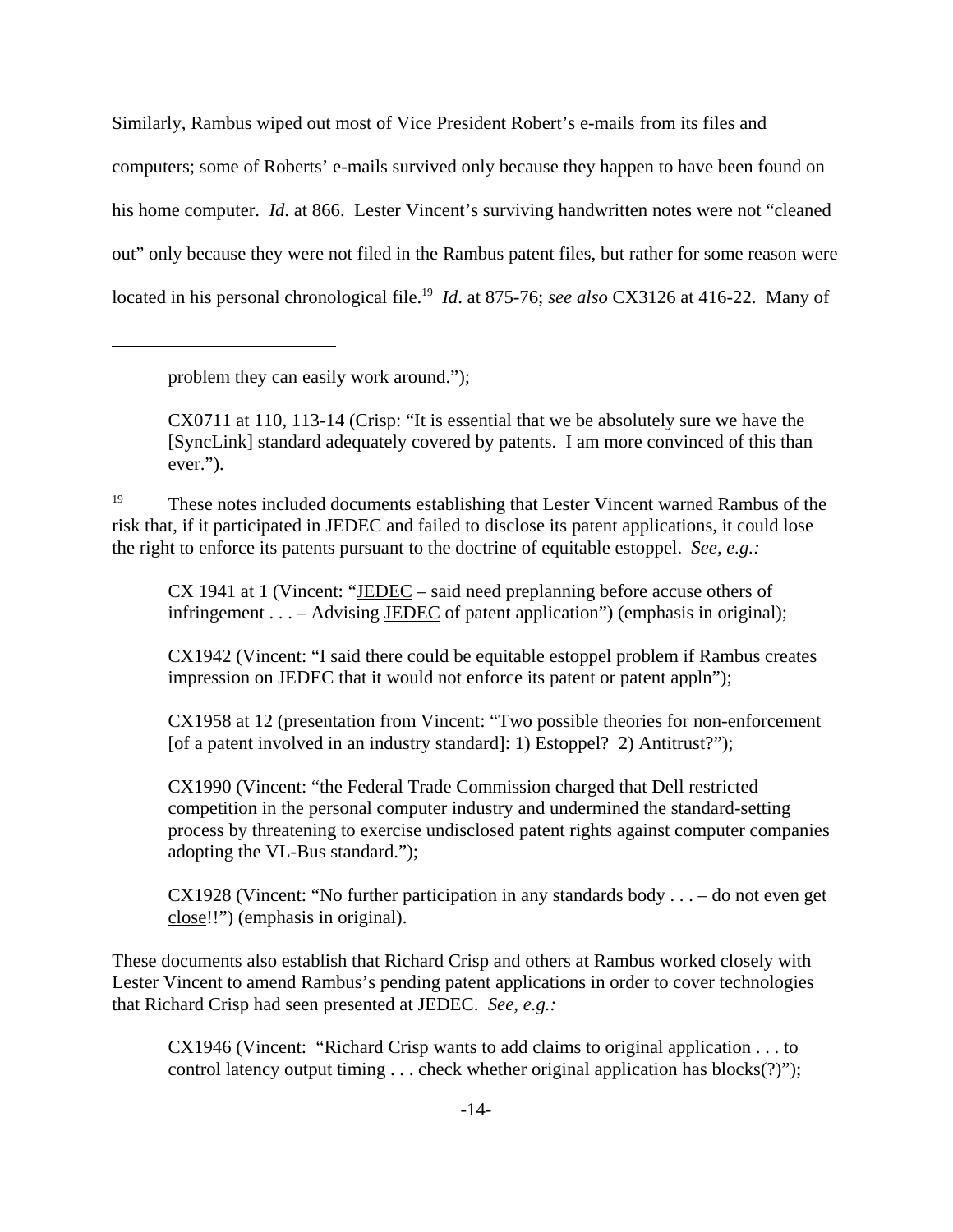the remaining important e-mails were produced late in the FTC litigation (and not at all in the

*Infineon* litigation) precisely because they no longer existed in the expected locations; rather,

they were discovered later in a forgotten file on a server.<sup>20</sup> In sum, much of the key evidence in

CX1947 (Vincent: "Richard [Crisp] has claims for cases we have filed plus claims for divisionals.");

CX1949 (Vincent: Richard Crisp proposed adding claims covering multibank design and programmable latency "so cause problem with synch DRAM and Ram link," as well as claims covering on-chip PLL);

CX1959: (Ware: claims covering "programmable CAS latency" are "directed against SDRAMs;" claims covering a DRAM with a PLL are "directed against future SDRAMs and RamLink.").

These notes also confirm that Rambus executives at the highest levels were already planning to enforce patents covering technologies that Rambus observed at JEDEC:

CX1970 (Vincent: "w/ [CFO] Gary Harmon, [CEO] Geoff Tate, [Vice President] Allen Roberts;" "Enforcement – Sink DRAMs . . . Programmable latency – PLLs").

<sup>20</sup> *See* Response of Complaint Counsel to the Commission's Order Regarding Designation of the Record Pertaining to Spoliation of Evidence By Rambus (December 22, 2004) at 19 fn. 44. These forgotten documents included a number of e-mails regarding Rambus's understanding of the goals of JEDEC and the risks involved in not disclosing relevant patents and applications:

CX0903 (Crisp: "Open standards seem at odds with [Rambus's] business model"; "The job of JEDEC is to create standards which steer clear of patents which must be used to be in compliance with the standard whenever possible.");

CX0783 (Crisp: "I certainly do not want to bring this intellectual property issue up without careful consideration. I especially do not want it all over JEDEC.");

CX0837 (Crisp: "regarding Tony's worst case scenario regarding [equitable] estoppel: The only thing lost is the ability to enforce our rights against those that can prove estoppel applies.");

CX0858 (Crisp: "I understand the concerns about the [JEDEC] patent policy and some potential exposure we could have in the event of a future litigation.");

CX0868 (Crisp: "I think we should have a long hard look at our IP and if there is a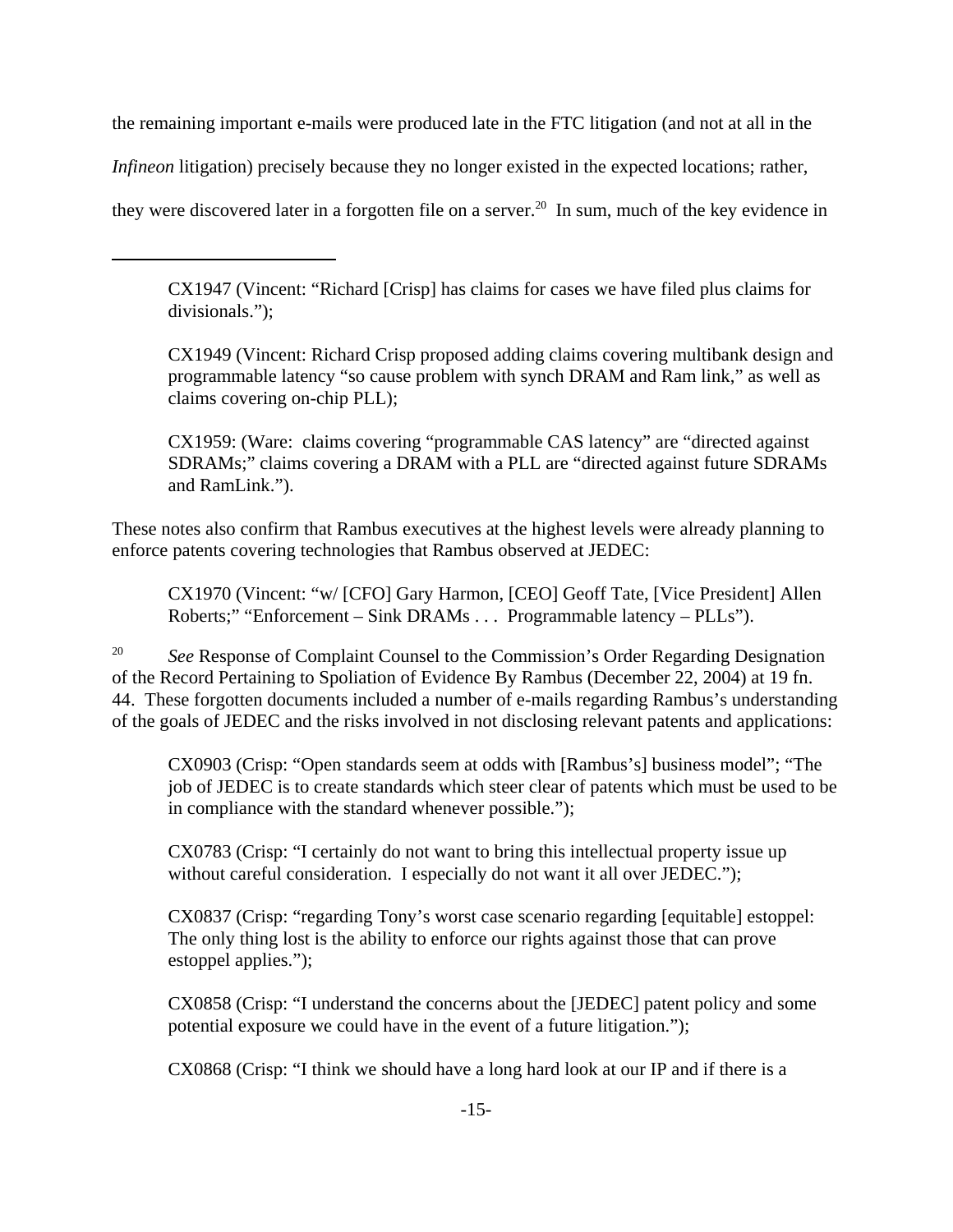this case survived, not because Rambus made any effort to keep it, but rather because it was in

unexpected locations and accidently survived Rambus's document purge.<sup>21</sup> If such a large

problem, I believe we should tell JEDEC that there is a problem. Other opinions?").

The forgotten e-mails also confirm Rambus's attempts to ensure that they amended their pending patent applications to cover technologies proposed for use at JEDEC:

CX0686 (Crisp e-mail regarding adding claims covering programmable CAS latency and on-chip PLL/DLL);

CX0738 (Dillon: "high harassment value" of adding patent claims covering autoprecharge on SDRAMs);

CX0867 (Tate: "prepare the minefield").

Further, the lost e-mails document Rambus's intention to enforce its patents against companies practicing JEDEC standards, if necessary by suing for patent infringement:

CX0757 (Roberts: "So if we want to fight this one (after the claim [covering PLL on a DRAM] is issued), we better stock up our legal warchest.");

CX0757 (Crisp: "It seems likely we will have to fight litigation at some point in the future [in areas such as on-chip PLL and programmable CAS latency]. . . . I think it is very important to go after one we are certain we can win first.");

CX0763 (Crisp: "I would hope we would sue other companies [for using on-chip PLL]");

CX0835 (Crisp: "Let the IP war begin");

CX1084 ("ddr meaning . . . Doubled DRAM Royalties (for Rambus)").

If Rambus forgot about the existence of such important documents as these, how can it now assure the Commission that no relevant documents were destroyed?

 $21$  Indeed, this demonstrates just how close Rambus came to getting away with its scheme. Had Rambus not missed copies of the 1992 Business Plans, the Crisp e-mails, and the Roberts emails, there might not have been sufficient evidence to support initiating an FTC case, and there almost certainly would have been insufficient evidence for Judge Payne to pierce Rambus's attorney-client privilege and order production of Lester Vincent's documents. Even with Judge Payne's order, if Lester Vincent had filed his handwritten notes in Rambus-specific files rather than in his general chronological file, they too likely would have disappeared, and there would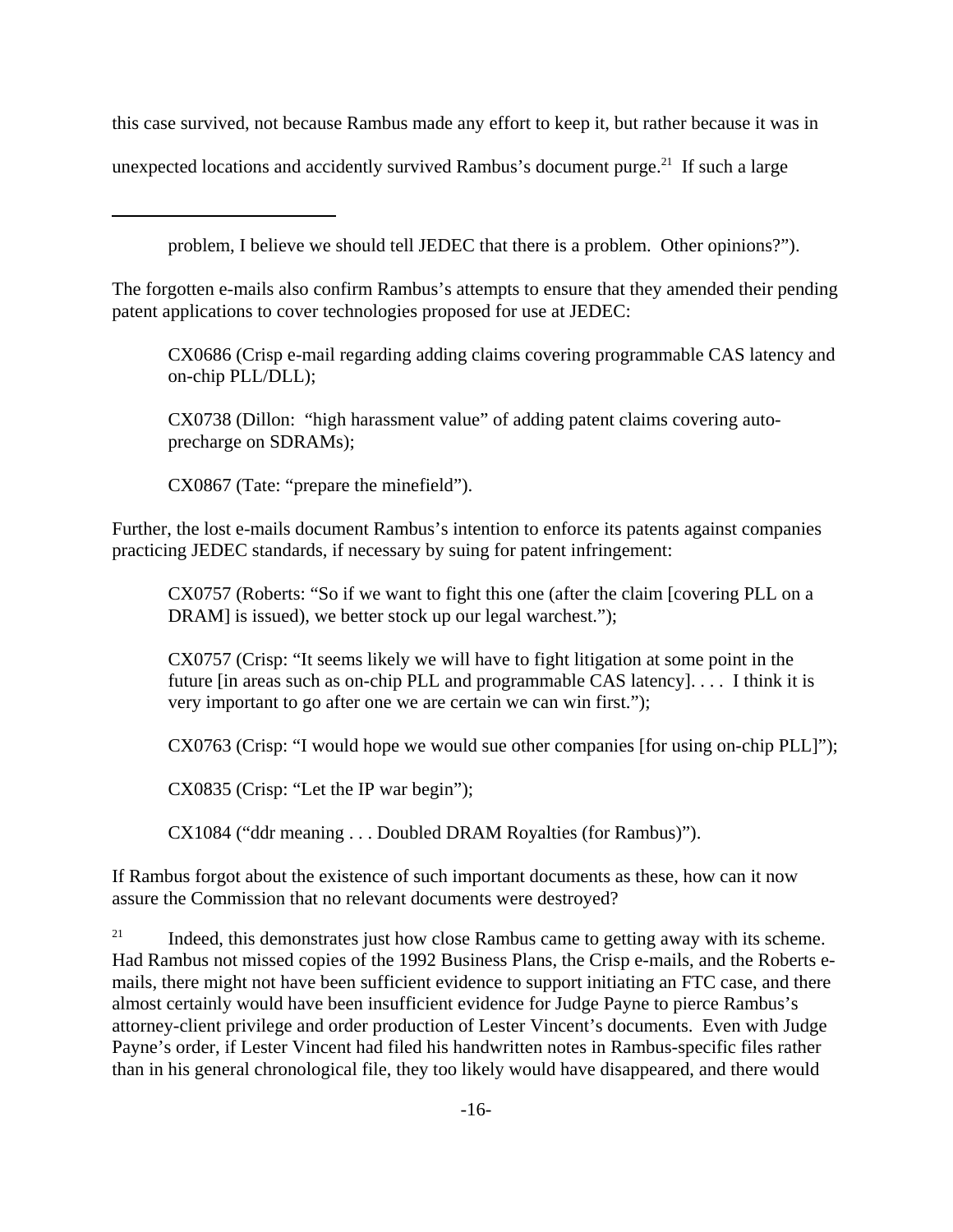volume of highly relevant documents survived only by accident, how many equally relevant documents was Rambus successful in destroying?

Rambus has also implied that it was not concerned with the substance or content of the documents, but simply wanted to reduce the volume of documents to be searched. Designation of Record by Respondent Rambus Inc. Regarding Alleged Spoliation of Evidence (December 22, 2004) at 4 ("As the policy's author, Mr. Karp explained, his concern was not the *content* of the emails but their volume and the time and expense involved in searching them.") (emphasis in original).

Again, the newly available documents demonstrate just how misleading this assertion is. Rambus's "Document Retention/Destruction Policy" focused on e-mails and electronic documents because of their content – "'Candid comments' can have a significant impact on the outcome of a case." R124521 at R124522, R124525, R124526 (Attachment 8). When Neil Steinberg observed Rambus's June 1992 Business Plan being used against Rambus in court, he was upset that it had survived Rambus's "Document Retention/Destruction Policy" – not because of the expense of reviewing it, but because the content was harmful to Rambus in its patent infringement litigation. R401340 at 1 (Attachment 15).

Rambus also quoted the testimony of Joel Karp to imply that, when it instituted its document destruction plan, Rambus was not concerned with litigation in which it would be a

have been no means of correcting Rambus's false assertions that it never attempted to amend its patents to cover SDRAMs while it was attending JEDEC. *See* Reply Brief of Counsel Supporting the Complaint (July 2, 2004) at 54-56. Only because these documents survived were the parties able to continue litigation to the point where Rambus found, and was forced to produce, the later-discovered documents. And yet, despite the accidental survival of these materials, we still don't know what or how many other relevant documents were successfully destroyed and have been lost to us.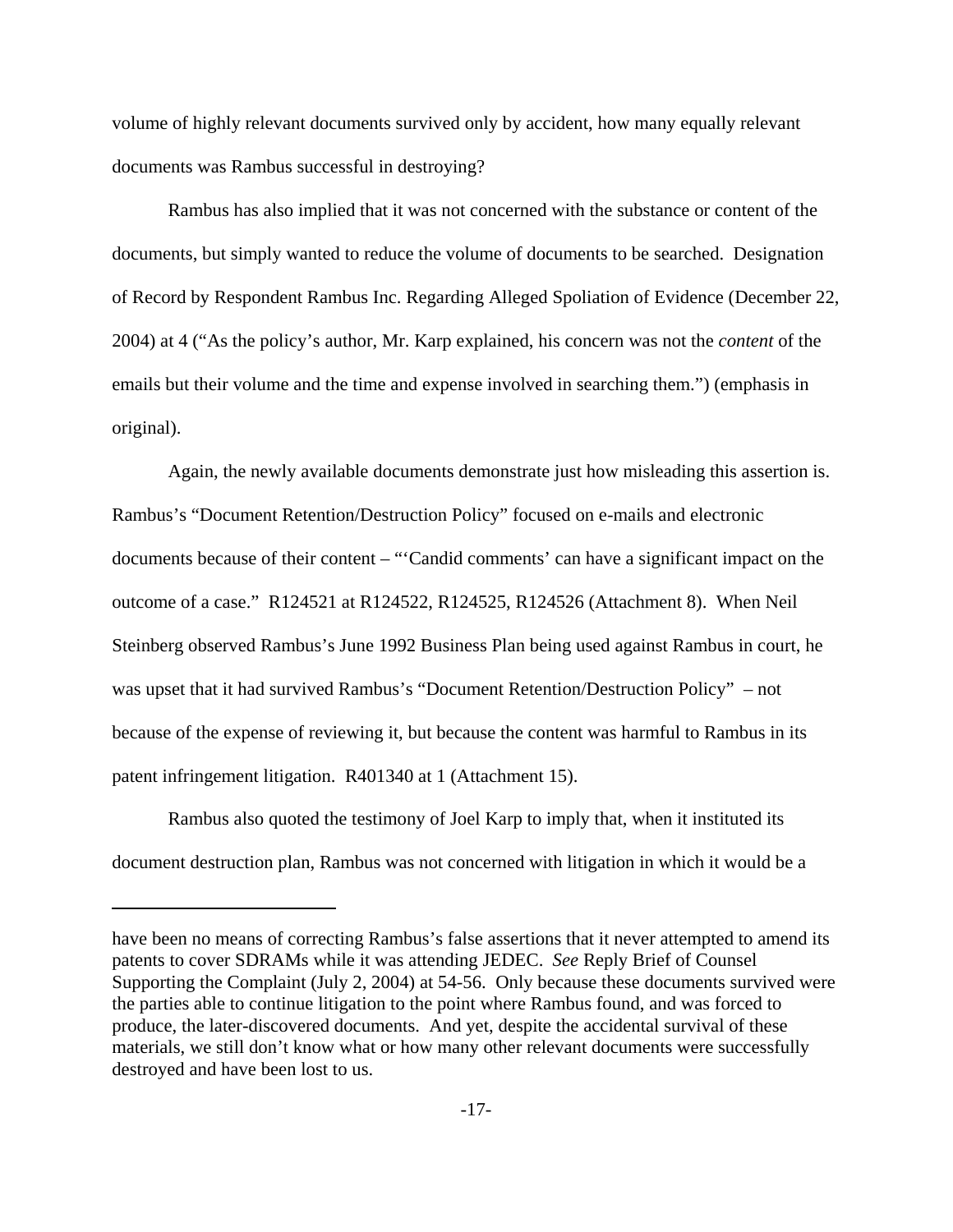party (let alone the instigator). Rather, Rambus suggested, the concern was with the possibility of having to review documents in response to a subpoena from a third party in litigation to which Rambus was not a party. Memorandum by Rambus Inc. In Opposition to Complaint Counsel's Motion for Default Judgment at 8 (January 13, 2003) ("[Joel Karp] testified that he was most concerned about a 'third-party type request,' in which Rambus, even though not a party to litigation, would be served with broad requests for documents.").

It is now clear that Rambus's use of this testimony was misleading.<sup>22</sup> The newly available documents establish that Rambus adopted its "Document Retention/Destruction Policy, " R124521 at R124522 (Attachment 8), as part of its own plans to institute offensive litigation against its own selected litigation targets. R124470 (February 12, 1998)

Similarly, Rambus argued that "Complaint Counsel had not met their burden of proving that Rambus representative Richard Crisp had any 'actual knowledge' of the claims contained in any of the [relevant] patents or patent applications." Brief of Appellee and Cross-Appellant Rambus Inc. (June 2, 2004) at 25. This argument is not only a red herring (*see* Reply Brief of Counsel Supporting the Complaint (July 2, 2004) at 37-40), but also false. Richard Crisp helped draft the claims of the '651 and '692 applications, and received copies at the time they were filed. CX1957; CX1961. He demonstrated knowledge of the claims of the '327 patent. CX0899 (depending on how SyncLink uses double edge clocking, "they may get into trouble with our '327 patent"). He had full access to the files of all patent applications, including the '961 and '490, and reviewed many of them. CX0798; Tr. 3585-86. The only missing evidence is whether Richard Crisp received copies of the '961 and '490 applications when they were filed. We will never know, because copies of the relevant correspondence has never been found – it was apparently among the material that Lester Vincent cleansed from the files.

 $22$  Throughout this litigation, Rambus has continually hidden behind phrases such as, "there is no evidence that" or "[a witness] testified that," to advance arguments that were false or misleading. In its Motion for Summary Judgment, for example, Rambus stated, "there is no evidence that Rambus was provided with a copy of JEP 21-I [the JEDEC 21-I Manual] while it was a JEDEC member." Memorandum In Support of Rambus Inc.'s Motion for Summary Decision at 22 (February 26, 2003). In fact, Rambus knew very well that it had been given a copy of the 21-I Manual while it was a JEDEC member. Richard Crisp specifically admitted as much, CX2104 at 852-53, and Rambus produced from its own files the copy of the 21-I Manual it had been given. CX0208A.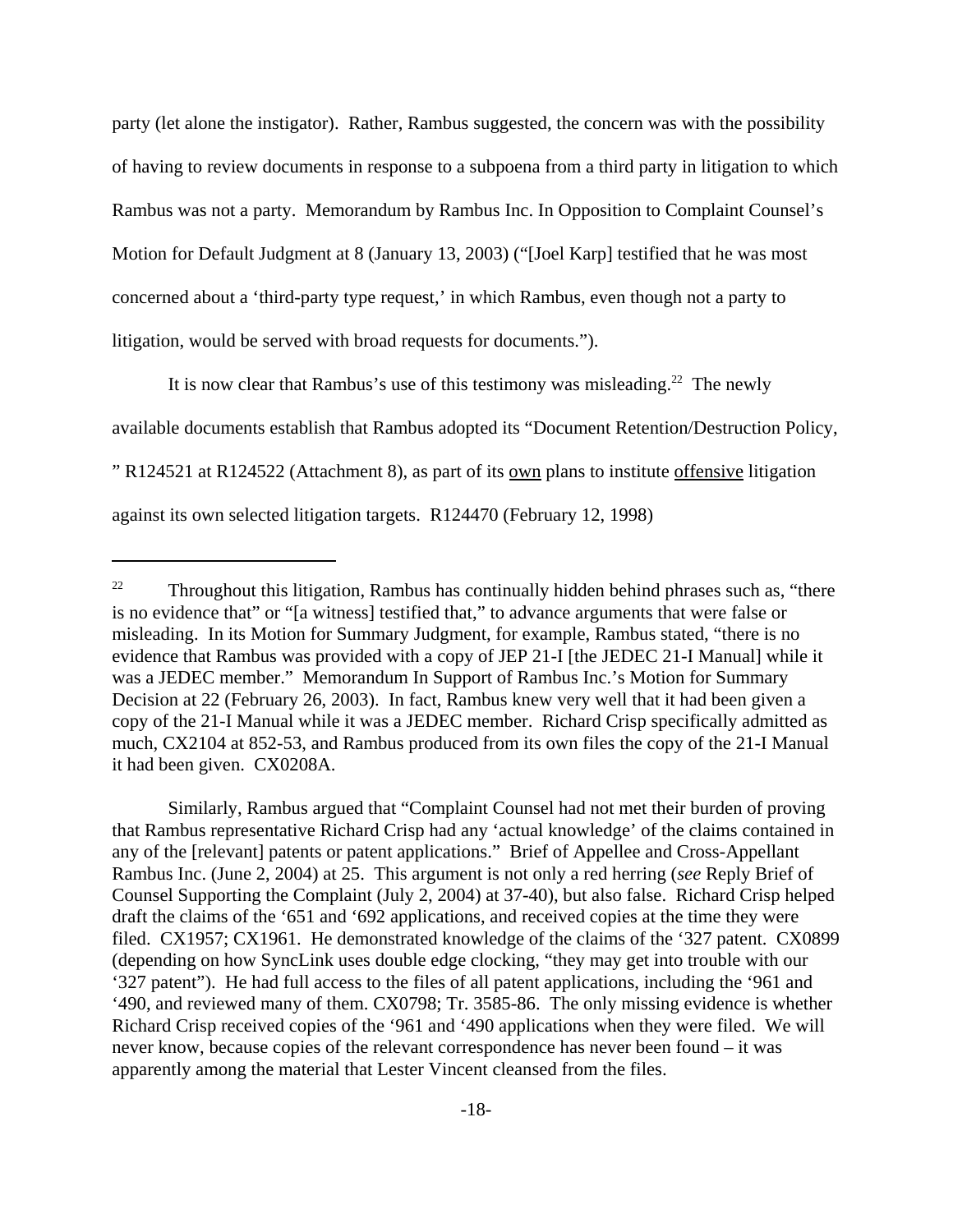("LICENSING/LITIGATION STRATEGY: . . . Need company policy on document retention policy. . . . Need to litigate against someone to establish royalty rate and have court declare patent valid.") (emphasis added) (Attachment 3); R124456 at R124457, R124458 (February 23, 1998) ("In the event that licensing discussions do not result in resolution, the following is a litigation strategy for Rambus. . . . <u>Rambus may be able to obtain an advantage over its</u> competitors by choosing a court such as the eastern district of Virginia, 'the rocket docket', or the ITC."; "Document retention policy – patent attorney files") (emphasis added) (Attachment 4); R124461 (Presentation to Board of Directors, March 2, 1998) at R124463 ("Option 2: Patent Infringement Suit . . . patent suit can be brought in venue of our choice – ITC – Northern California – Eastern District of Virginia (Rocket Docket)"), R124468 ("Need to create document retention policy") (emphasis added) (Attachment 5). $^{23}$ 

## **II. The Newly Available Documents Confirm That Rambus's Spoliation of Evidence Was Directed At Material Relevant to This Proceeding.**

The newly available documents also shed some (though still grossly insufficient)

additional light on the nature of materials that were destroyed.

A document prepared in July 1998 not only confirms that Rambus's "Document

Retention/Destruction Policy" was specifically tied to anticipated litigation (R124521 at

 $23$  Before Judge Payne, Rambus argued that its spoliation of evidence should not result in sanctions because its document destruction was not specific to JEDEC-related documents. Hearing Transcript at 958 (Attachment 1). Rambus's argument was apparently rejected by Judge Payne. This argument, if accepted by the Commission, would mean that a company could destroy documents with impunity – at the very time it is planning to initiate litigation and sue others regarding the very subject matter addressed by those documents – so long as the company also destroyed other categories of documents as well. Indeed, according to Rambus's argument, the more documents a company destroyed in anticipation of litigation, the less likely it would face any form of sanctions. Needless to say, if the Commission were to accept this argument, it would create perverse incentives with potentially harmful consequences in future matters.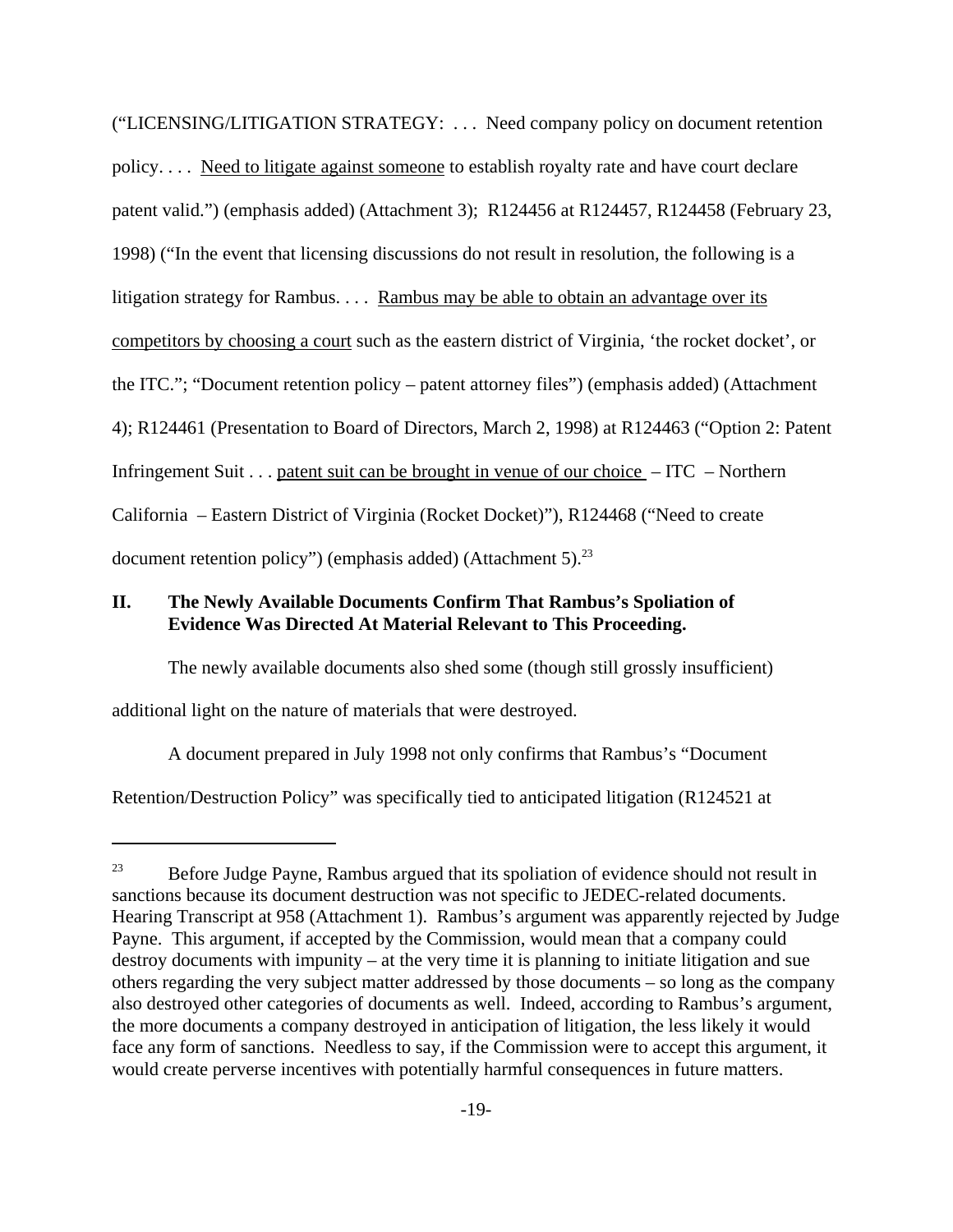R124522 (Attachment 8)), but also highlights the nature of the documents destroyed pursuant to that policy. The document indicates that the policy targeted "Discoverable Documents," including e-mail messages, computer files, corporate databases, back-up tapes, system records and logs, and computers and disks. *Id*. at R124524. In the words of Judge Payne, these are precisely "the kinds of documents usually generated in the course of business that contain information that is useful in ascertaining truth and in testing the validity of positions taken in litigation." Crime-Fraud Opinion at 46. The document confirms that Rambus took "Special Care" with e-mails because they were generally less formal than other written documents and "'candid comments' can have a significant impact on the outcome of a case." R124521 at R124525 (Attachment 8); *see also id*. at R124526 (noting "Horror Stories" where supposedly deleted e-mails were used as evidence against litigants).

Outside patent counsel Lester Vincent's meticulous record-keeping confirms that he cleaned out the files of each of the Rambus patents and patent applications relevant to this matter. Mr. Vincent maintained a detailed spreadsheet, entitled "Rambus (073305) Issued Patent File Clean-Up," to keep track of his file cleansing. This spreadsheet confirms that on May 13, 1999, Mr. Vincent reviewed all his files relating to the '717 patent (including the '651 application<sup>24</sup>) to ensure that the "patent file clean-up" for those files had been completed, and on July 28, 1999, he did the same for the files relating to Rambus's '327 patent (including the

<sup>&</sup>lt;sup>24</sup> *See* DX0014. In May 1993, in response to proposals first made by Richard Crisp, Lester Vincent filed an amendment to the '651 patent application intended to add claims covering use of programmable CAS latency in SDRAMs. *See* CCFF 900-01, 910-20, 928, 932-36, 946-49, 955-58. Rambus later discovered that the claims were not as broad as originally thought.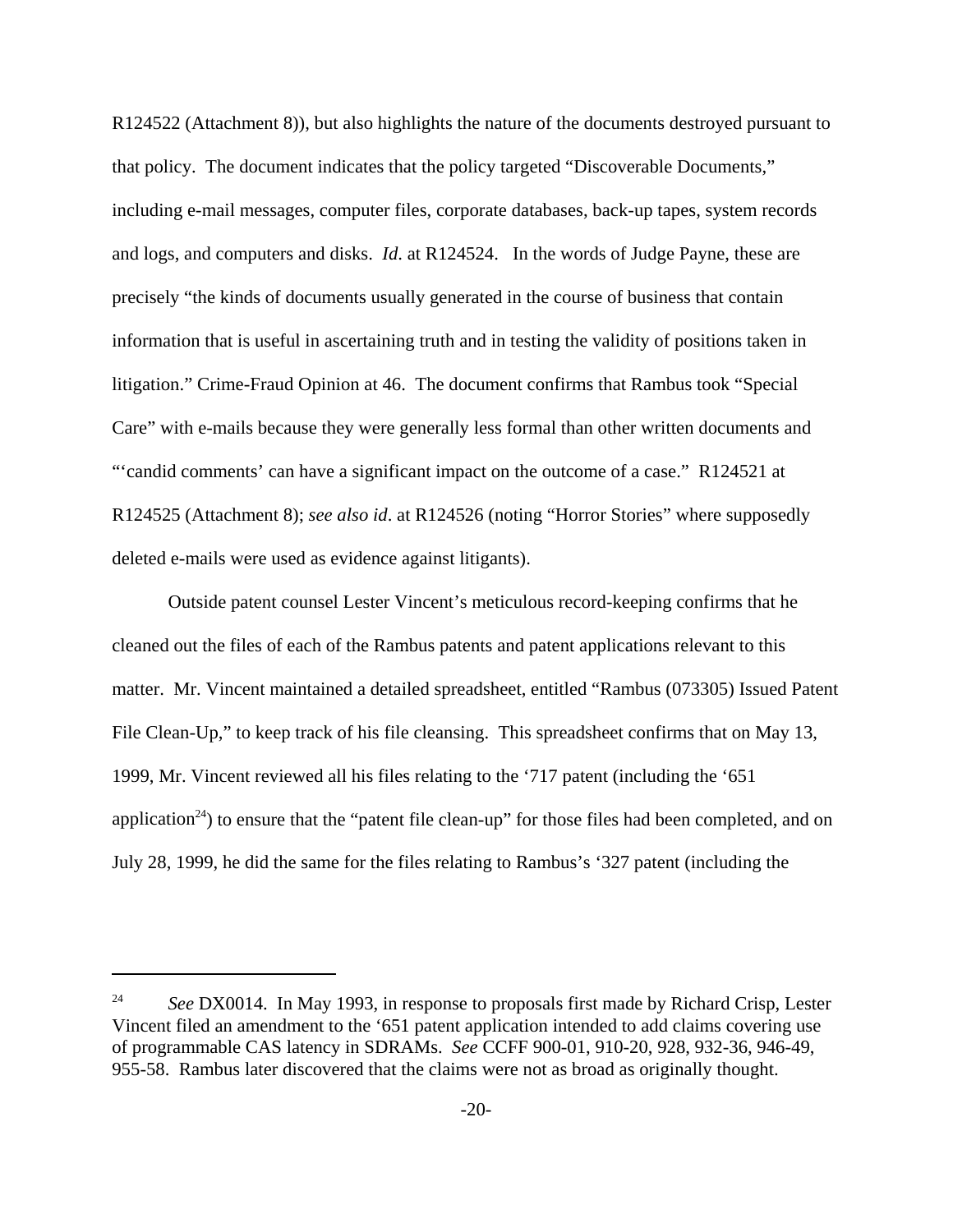related '646 application).25 MEDVA0001028 at MEDVA0001028, MEDVA0001029

(Attachment 14). The spreadsheet further shows that, on June 23, 2000 – after Rambus had already sued Hitachi for patent infringement and then settled with Hitachi, after Rambus had issued threat letters to Mitsubishi and Nvidia (CX1109; CX1371), and on the very same day that Rambus issued threat letters to Infineon and Hynix (CX1127; CX1129) – Mr. Vincent completed his "clean-up" of his files relating to Rambus's '692 application,  $^{26}$  its '490 application,  $^{27}$  and (as

In 1999, Rambus planned to threaten to enforce its '327 patent against manufacturers of JEDEC-compliant DDR SDRAMs (R127141 at R127142, R127147, R127148 (Attachment 16)), and in 2000 actually did threaten some companies with the '327 patent. CX1371 at 119, 125. In its litigation, however, Rambus chose to assert later-issued patents (also claiming priority back to the same 1990 application) covering dual-edged clocking in JEDEC-compliant DDR SDRAMs. CCFF 1953-58, 1967-68, 2022; CX1363; CX1371; CX1855; CX1867; CX1880; CX1891.

<sup>26</sup> MEDVA0001028 at MEDVA0001029 (P007D and P007DC files) (Attachment 14).

In June 1993, based on proposals first made by Richard Crisp "directed against future SDRAMs," CX1959, Lester Vincent filed an amendment to Rambus's pending '692 patent application to add claims covering use of on-chip PLL. He filed a further amendment in October 1995. *See generally* CCFF 928, 932-36, 939, 946-49, 962-67, 981, 1009-25, 1069, 1074-75; *see also* CCFF 1183-98. On-chip PLL/DLL was part of Rambus's "Offensive" IP strategy. *See, e.g.,* CX1267; CX1970; CX0711 at 36, 37; CX0757; CX0763.

In early 1997, after having left JEDEC, Rambus's '692 application issued as the '481 patent. In 1999, Rambus planned to assert its '481 patent against companies manufacturing JEDEC-compliant DDR SDRAMs. R127141 at R127142, R127147-48 (Attachment 16). In 2000, Rambus decided instead to assert later-issued patents (that also originated from Rambus's original '898 application, filed in 1990) that also contained claims covering use of on-chip PLL/DLL. CCFF 1953-58, 1966, 2022; CX1363; CX1371; CX1855; CX1867; CX1880;

<sup>&</sup>lt;sup>25</sup> In September 1994, as part of the "attempt to work the claims for the MOST/SDRAM defense," CX0746 at 1, Lester Vincent filed an amendment to Rambus's pending '646 patent application to add claims covering, *inter alia*, use of dual edged clocking on a DRAM. In April 1996, the '646 issued as the '327 patent. Although Rambus was intending to enforce this patent, see CX1267, CX0889, the '327 was the only issued patent omitted from the list attached to Rambus's withdrawal letter to JEDEC. For a description of the development of the '646 and the '327, see CCFF 987-93, 1004-08, 1069, 1074-77, 1092-95, 1100-14; *see also* CCFF 1199-1237.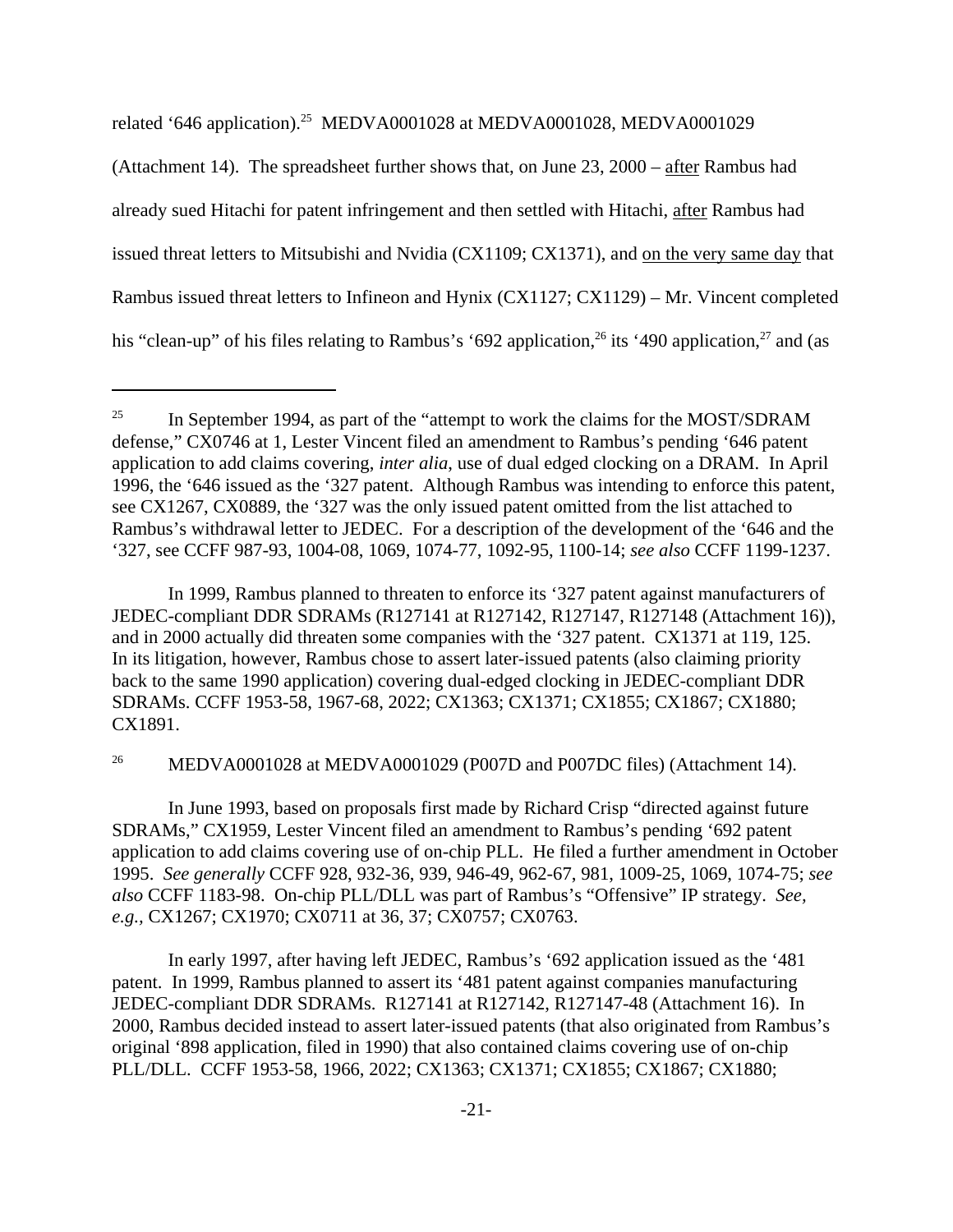best we can determine from Mr. Vincent's table) its '961 application.<sup>28</sup>

Lester Vincent has previously confirmed that he deleted from his files all drafts of the patent amendments, notes of meetings and telephone conversations, notes of other lawyers, letters, faxes and e-mails to and from Rambus, informal patent drawings, and audiotapes of inventor interviews. CX3129 (Vincent, Dep.) at 530-33; CX3126 (Vincent, Dep.) at 425-26. We can now confirm that this also applied to the files of the patent applications at issue in this matter. Indeed, Mr. Vincent destroyed documents from the files of the specific patent applications that Rambus was seeking to amend in order to cover on-going JEDEC work. Thus, we now know that any information in the files of the '327 patent, the '646 application, the '692 application, the '961 application or the '490 application showing the relationship between those

CX1891.

<sup>27</sup> MEDVA0001028 at MEDVA0001029 (P010DC files) (Attachment 14).

<sup>28</sup> Listing number 35 on Lester Vincent's spreadsheet is illegible. MEDVA0001028 at 0001029 (Attachment 14). It appears that this listing is for Mr. Vincent's P010D files, which corresponded to Rambus's '961 application. *See* DX0014.

In May 1994 (one year after Lester Vincent filed the amendment of Rambus's '651 patent application), Vice President Roberts told Mr. Vincent that Rambus wanted to "re-assess the strength" of certain of its pending claims, including those relating to CAS latency. CX0734. The results of this internal review are not known. In January 1995, however, Lester Vincent added claims to Rambus's pending '961 application covering use of programmable CAS latency and burst length in SDRAMs. *See* CCFF 987-93, 1028; *see also* CCFF 1125-63. In June 1995, Mr. Vincent added claims to Rambus's pending '490 application covering use of programmable CAS latency in SDRAMs. CCFF 1049, 1164-82.

Rambus abandoned both the '961 and '490 applications. After it withdrew from JEDEC, however, Rambus obtained patents based on its original 1990 application that covered use of programmable CAS latency and burst length in SDRAMs and DDR SDRAMs. CCFF 1650-67. One such patent was Rambus's '580 patent, which Rambus planned to enforce against manufacturers of JEDEC-compliant SDRAMs and DDR SDRAMs. R127141 at R127142 (Attachment 16).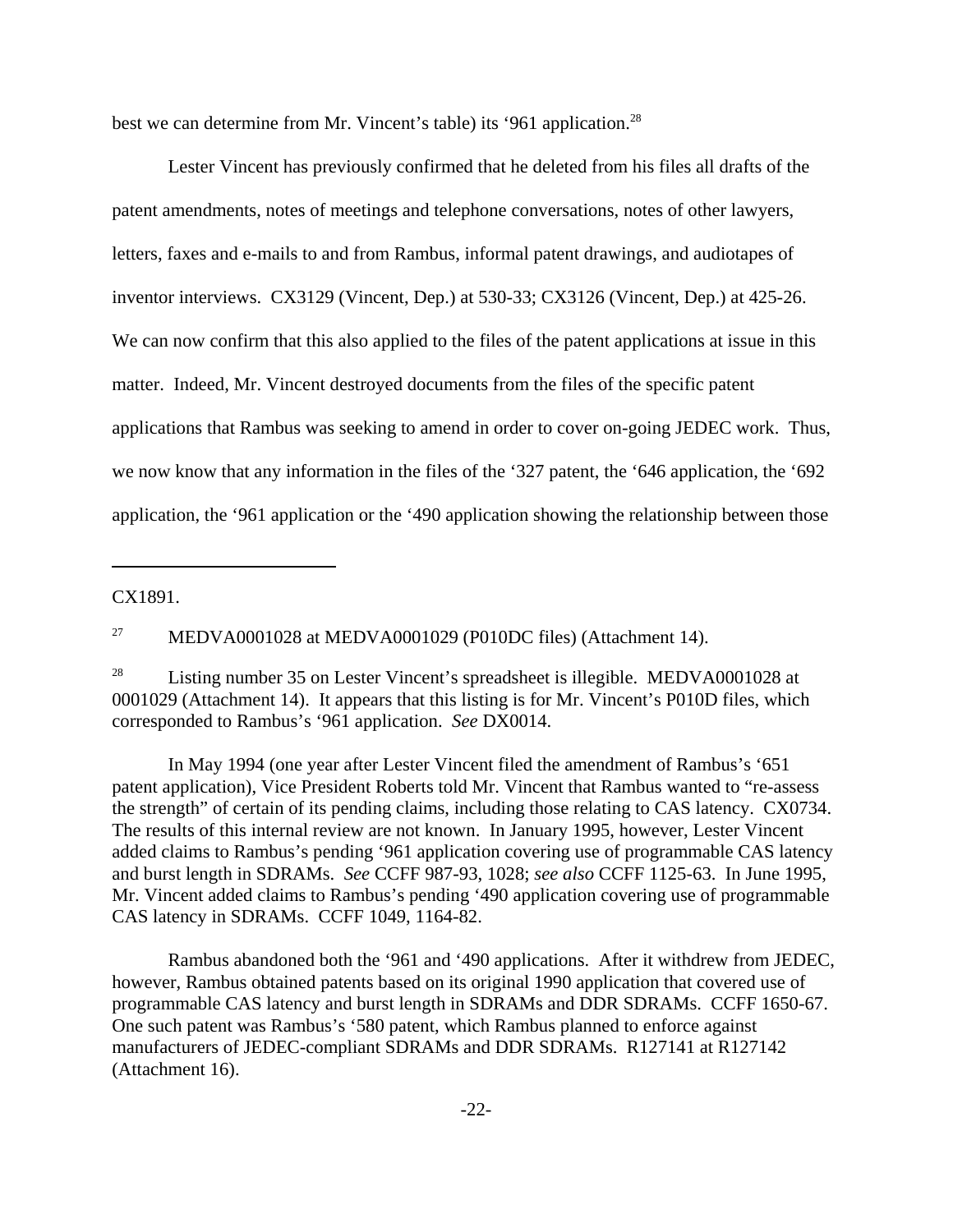applications and on-going JEDEC work, the origin of the claims language (including whether the claims were based on JEDEC work), and the scope of coverage of the claims in those applications, was destroyed. $29$ 

Because of Mr. Vincent's cleansing of his files (at Rambus's instruction), a number of questions remain unanswered. For example, at his September 1992 meeting with Lester Vincent, Richard Crisp told Mr. Vincent that he would get Mr. Vincent copies of the "Ramlink spec & synch DRAM spec." CX1949 at 4. A portion of an IEEE document was found in Mr. Vincent's files, but no JEDEC documents ever emerged. What JEDEC documents, if any, did Mr Crisp provide to Mr. Vincent? In which file did Mr. Vincent place them? How did Mr. Vincent use them?

Similarly, little is known about the '961 and '490 applications. What was the result of Mr. Vincent's assessment of the strength of the '651 application following Vice President Roberts' May 1994 e-mail? Who at Rambus worked with Lester Vincent on the claims for the '961 and '490 applications? Did Mr. Vincent perform an analysis to ensure that (unlike the '651) they covered JEDEC-compliant SDRAMs?

With respect to the '646 application and the '327 patent, did Mr. Vincent conduct any analysis of the scope of coverage of the claims in October 1995 when Rambus learned that the patent would issue? What advice did Mr. Vincent give Rambus regarding the enforcement readiness of the '327 patent? We may never know the answers.

<sup>&</sup>lt;sup>29</sup> Fortunately, Mr. Vincent did not destroy the contents of his general files. Thus, we still have his notes of at least some of his conversations with Rambus regarding general topics, such as JEDEC, disclosure of its patent applications, and equitable estoppel, as well as his notes of early meetings with Richard Crisp and others to discuss multiple technologies to be added to Rambus's pending patent claims. *See supra* footnote 17. It appears, however, that once a particular technology was designated for embodiment in a specific patent application, any further information regarding the development or scope of coverage of the specific claims was destroyed during Mr. Vincent's cleansing of his files.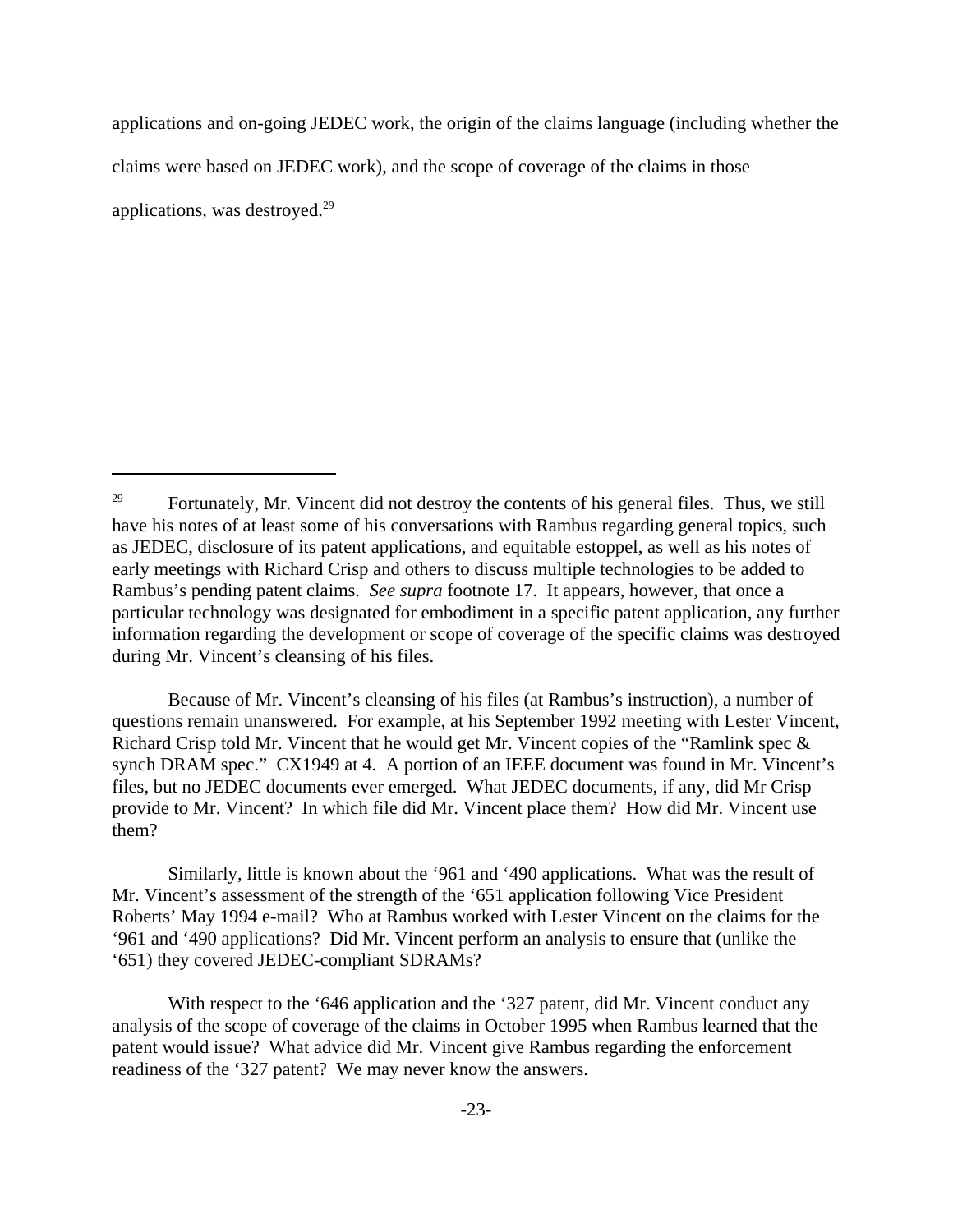### **III. The Relevance of the Newly Available Spoliation Materials to the Substantive Issues in this Case.**

The newly available documents also contradict a number of Rambus's arguments on the merits. As merely one example, today Rambus argues at length that its '327 patent, its '646 application (which issued as the '327 patent) and its '692 application (which issued as the '481 patent) did not cover the on-going work of JEDEC or the resulting standards.<sup>30</sup> The Spoliation Documents establish that Rambus's self-serving argument is simply not correct. Rambus based its litigation strategy on the fact that the '327 patent and the '481 patent do cover the JEDEC standards. In sharp contrast to its convoluted arguments today, Rambus set forth its strategy in simple, straightforward terms in a 1999 document entitled "Nuclear Winter Scenario:"

> – '327 – covers DDR (dual edged clocking) – '481 – covers DDR (PLL circuitry)  $-$  '580<sup>31</sup> – covers DDR and [SDRAM] (access time register)

R127141 at R127142 (Attachment 16). Rambus even planned to send out threat letters to

members of the industry stating:

It is our view that [Semiconductor Memory Manufacturer]'s Synchronous memory devices (e.g., all densities, configurations and speeds of SDRAMs, SGRAMs, SSRAMs, DDR SDRAMs, DDR SGRAMs, DDR SSRAMs, and SLDRAMs) and products incorporating such devices, infringe one or more claims of the '327, '481 and/or '580 patents.

<sup>30</sup> This argument is, of course, irrelevant. *See* CCFF 800-866.

<sup>&</sup>lt;sup>31</sup> The '580 was a later-issued patent that claimed priority back to Rambus's original 1990 patent application and contained claims covering programmable access time, also known as programmable CAS latency. CCFF 1650-61.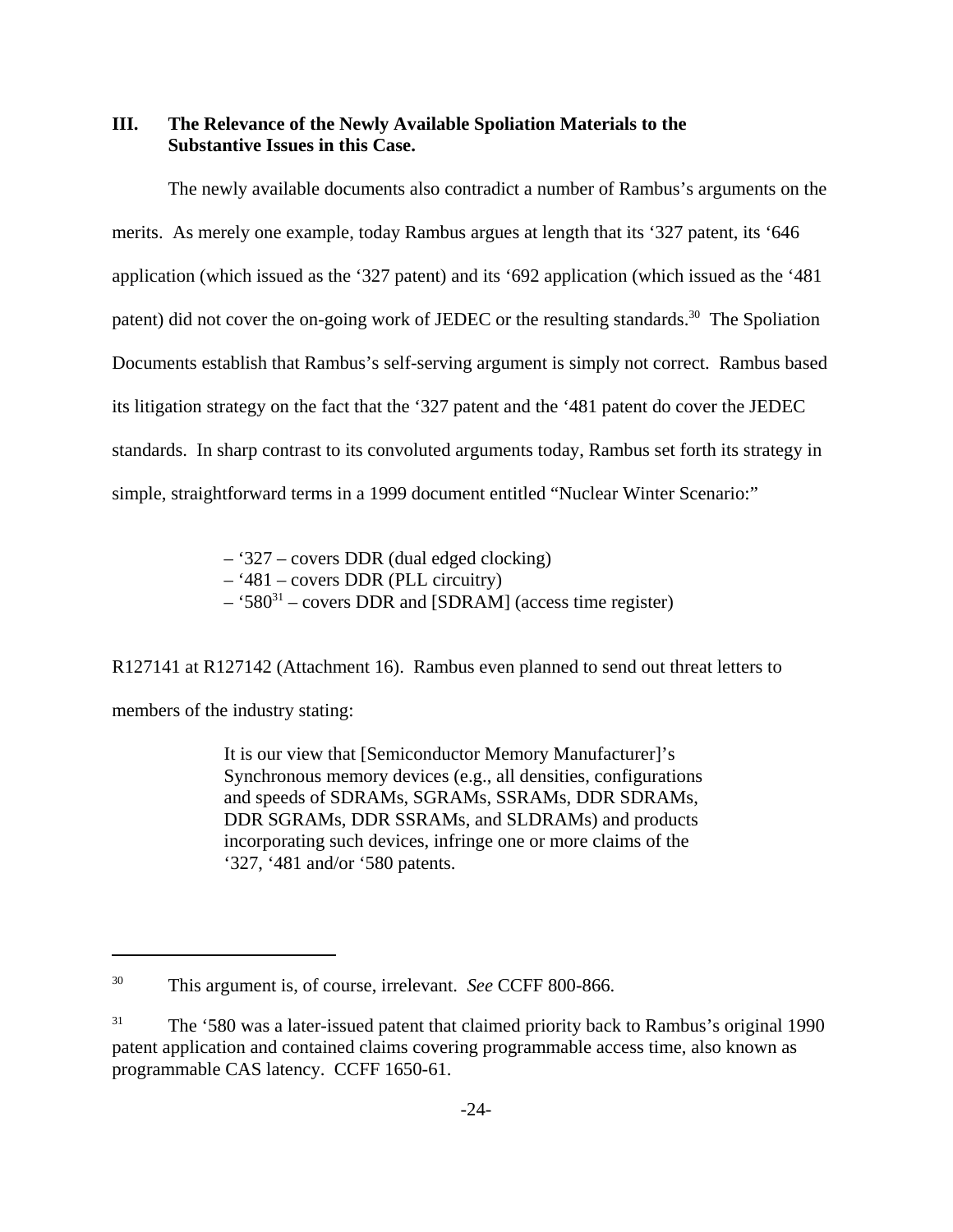*Id.* at R127148.<sup>32</sup>

Another newly available document contradicts Rambus's assertion that "switching from one type of DRAM to another is relatively simple." Rambus Answering Brief at 75-76. This document confirms that Rambus chose to delay its patent infringement actions because it knew that the industry faces great difficulty in switching from one type of DRAM to another. In 1998, Rambus recognized that an infringement action would likely cause the industry to drop any support for Rambus's RDRAM product. So rather than sue immediately, Rambus made the strategic decision that it "should not assert patents against [RDRAM] partners until [the] ramp reaches a point of no return." R125562 at R125565 (Attachment 6). After the "point of no return," the industry would be locked in to that particular architecture; thereafter, Rambus could sue industry members for patent infringement without concern that they would, or could, abandon RDRAMs. This "point of no return," or lock-in, is precisely the same phenomenon that Rambus exploited with respect to SDRAMs and DDR SDRAMs.

### **CONCLUSION**

As set forth in Complaint Counsel's Appeals Brief, Reply Brief, and Proposed Findings of Fact, the Commission has before it ample evidence in the record to determine that the elements of the Commission's Complaint are met and Rambus committed a violation of Section

<sup>&</sup>lt;sup>32</sup> Rambus has also asserted that it paid no attention to JEDEC standards, but considered solely whether individual products infringed its patents. This has already been disproved elsewhere. CCFF 800-821, 834, 854-57. But the Spoliation Documents provide additional confirmation that Rambus's assertion was simply untrue – Rambus did consider JEDEC standards and believed that the JEDEC standards, if implemented, would necessarily result in products that would infringe its patents. R120292 (IP Update, January 18, 2000) at R120298 ("Terms & Conditions – SDR/DDR License . . . ALL synchronous memory products having an interface which is compatible with JEDEC [SDRAM] and DDR SDRAM specifications") (Attachment 17).